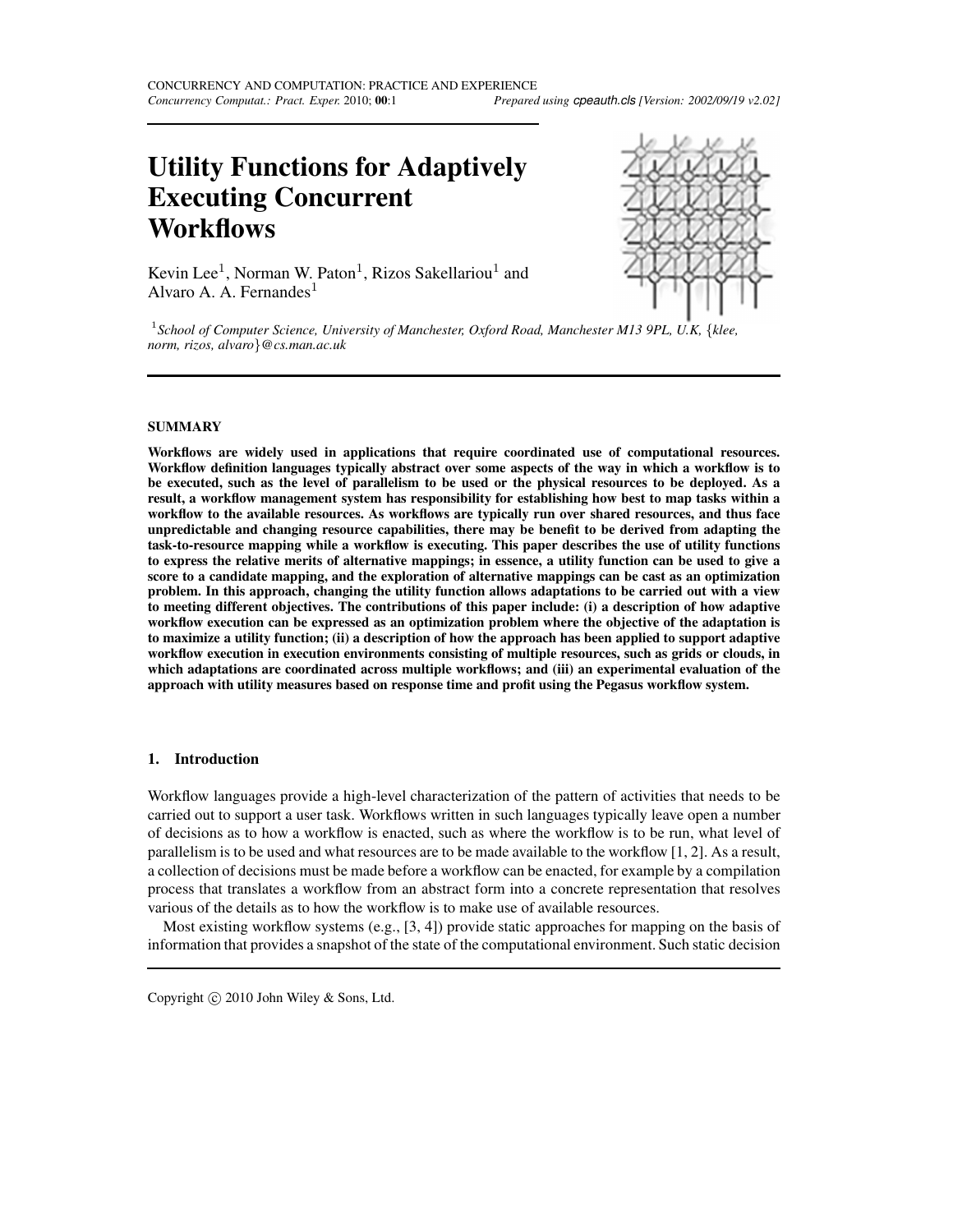

making involves the risk that decisions may be made on the basis of information about resource performance and availability that quickly becomes outdated. As a result, benefits may result either from incremental compilation, whereby resource allocation decisions are made for part of a workflow at a time (e.g., [5]), or by dynamically revising compilation decisions that gave rise to a concrete workflow while it is executing (e.g., [6, 7, 8]).

In principle, any decision that was made statically during workflow compilation can be revisited at runtime [9]. Adaptations can be performed for different reasons, including i) changes to the executing environment, ii) changes to the workflow description and iii) adaptation to user (workflow submitter) requirements. Changes to the execution environment can be resources becoming available, computation bottlenecks being detected or resources failing. The workflow description can be changed in order to take advantage of new data or services becoming available. A user may decide to change the overall task to, for example, require providence data to be collected or use specific computational services. Furthermove, adaptations can be performed for different reasons, including prospective (to improve future performance), reactive (to react to previous results), and altrustic (to aid other areas of the workflow).

In common with adaptive and autonomic computing techniques in other areas [10], in this paper, adaptive workflow execution involves a feedback loop, the implementation of which differs from platform to platform, but in which various phases recur: *monitoring* records information on workflow progress and/or the execution environment; an *analysis* activity identifies potential problems and/or opportunities; a *planning* phase explores alternatives to the current evaluation strategy; and, if adapting is considered beneficial, an *execution* step takes place whereby a revised evaluation strategy is adopted. Adaptive workflow execution techniques may differ in all of these phases [9]. In this paper: *monitoring* captures progress information in the form of job completion times and queue lengths; *analysis*identifies where monitoring information departs from expectations; *planning* uses utility functions to consider how different allocations of tasks to resources may give rise to higher utility (in the form of reduced response times or increased profits); and *execution* applies the updated resource allocations, reusing work carried out to date.

A software framework has been developed that assigns to each of these phases software components, built by the authors, that are generic by design. These components can then be instantiated to become the autonomic manager of a specific software artefact simply by being provided with specifications of what to monitor, how to analyse the monitoring information, how to plan an adaptation, and how to execute the latter. In the case of this paper, the specific managed artefact is a workflow engine, comprising a compiler from abstract to concrete workflows and a job manager. Therefore, the specifications that are passed into the adaptivity framework to make its behaviour specific to the managed artefact cause the resulting system to behave in an autonomic manner.

The context for this work is illustrated in Figure 1. In essence, workflows are submitted to an *autonomic workflow mapper*, which adaptively assigns the jobs in the workflows to execution sites. Each execution site queues jobs for execution on one or more computational nodes. Given some objective, such as to minimize total execution times or, more generally, to optimize for some Quality of Service (QoS) target, the autonomic workflow mapper must determine which jobs to assign to each of the available execution sites, revising the assignment during workflow execution on the basis of feedback on the progress of the submitted jobs.

In this paper we describe two different utility measures, namely reponse time and profit, to capture QoS targets within a consistent framework. To the best of our knowledge, our work is the first to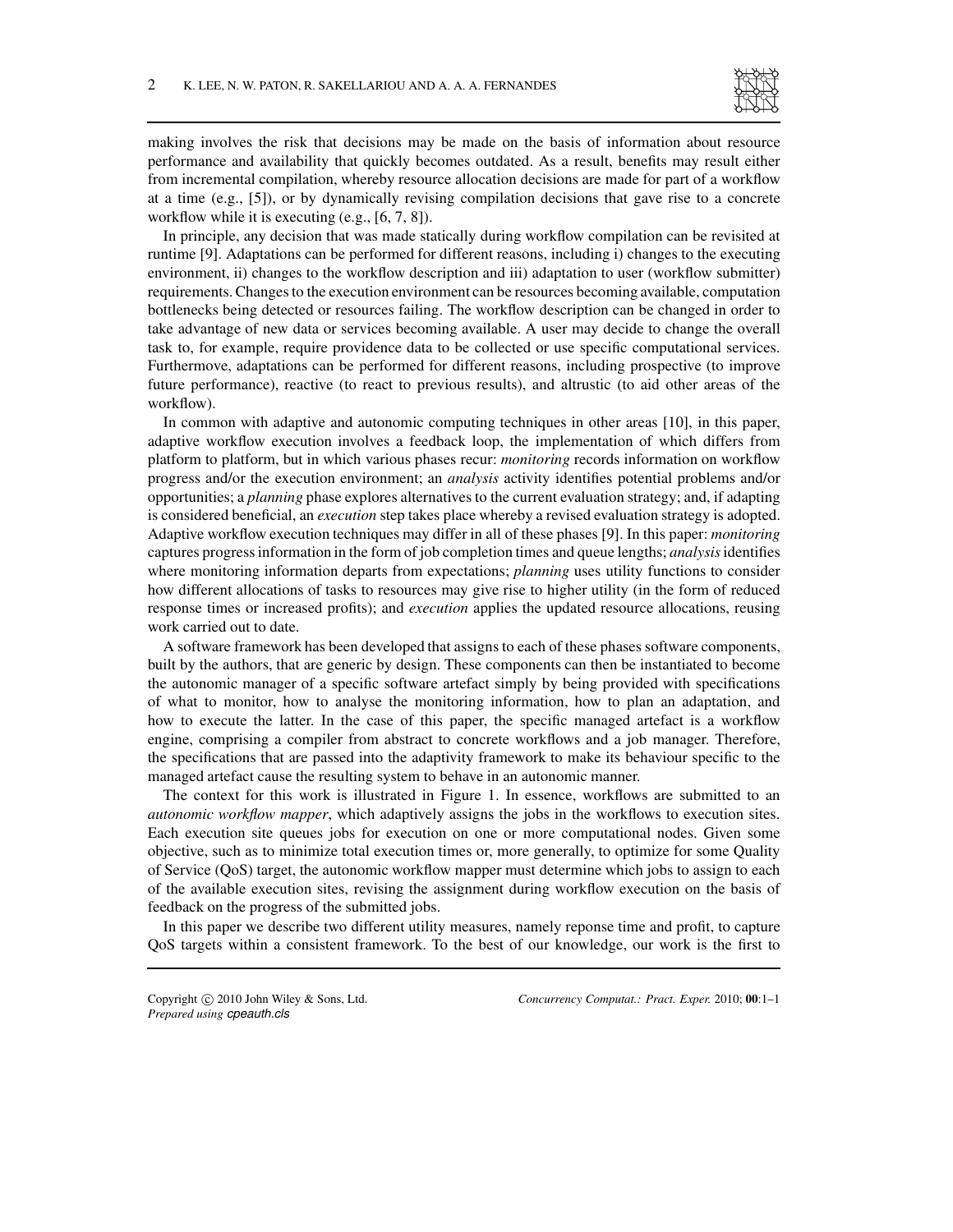

make use of the combination of utility functions and optimization algorithms for adaptive workflow execution. In so doing, we bring to the table a declarative approach to dynamic scheduling in which an optimization algorithm proposes assignments of tasks to resources that maximise utility, following the strategy of Kephart *et al.* [11].

We note that the terms *utility* and *utility function* are used quite widely; in general terms, a *utility function* is a function that computes a value that represents the desirability of a state. However, approaches that seek to maximise some measure of utility differ in the way in utility informs decision making. For example, Huebscher and McCann [12] use utility functions to express application requirements for component selection, in a setting where each component provides the parameters that enable its utility to be computed (i.e. there is no search problem as such, the utility function is essentially metadata that informs component selection). By contrast, in workflow scheduling, Yu *et al.* [13], use a utility measure to give a value to assignments of tasks to resources, in an adaptive scheduling system where the overall problem is divided into a number of steps, which are addressed using heuristics or local searches. Thus, in contrast to the approach used here, neither of these strategies use optimization methods to identify results that maximise utility.

When a utility-based approach to autonomic computing is adopted following the strategy of Kephart *et al.* [11], the following steps are followed by designers:

- 1. Identify the property that it would be desirable to minimize or maximize in the case of workflows, useful utility measures may be cast in terms of response time, number of QoS targets met, execution cost, etc.
- 2. Define a function  $Utility(W, a)$  that computes the utility of an assignment of tasks to nodes, a, for a set of workflows W expressed in terms of the chosen property. For workflow mapping, such a function can be expected to include expressions over variables  $V_E$  that describe the environment and variables  $V_M$  that characterize the mapping from abstract requests to jobs on specific execution nodes.
- 3. Select an optimization algorithm that, given values for  $V_E$ , searches the space of possible values for  $V_M$  with a view to maximising the utility function.

The utility-based approach offers various benefits, in particular: (i) the objectives of the adaptation are stated explicitly and declaratively, thus separating out the specification of the objective of the adaptation from the code that implements decision making; (ii) the search for means of maximizing utility are able to make use of well established optimization techniques [14]; (iii) where utility functions are defined over collections of workflows, optimization considers the combined effect of all the adaptations together, thus reducing the risk, when workflows are adapted independently, that different adaptations might interfere with each other in undesirable ways; and (iv) it is often straightforward to revise a utility function to prioritize different goals.

Moreover, because of the generic nature of the adaptivity framework, designers are less encumbered when experimenting with adaptation strategies. The fact that the adaptive behaviour exhibited is specifiable (i.e., that the adaptive framework, as a piece of software, exposes an instantiation inlet) allows the designer to explore and experiment with variants of an adaptation strategy (i.e., what to monitor, what analyses to carry out, etc.) by simply changing the specifications. In other words, designers need not incur the high cost of intruding on code to modify it and hence need not raise the risk that such intrusions disrupt the behaviour of the autonomic manager in ways that are difficult to explain, let alone avoid or reverse.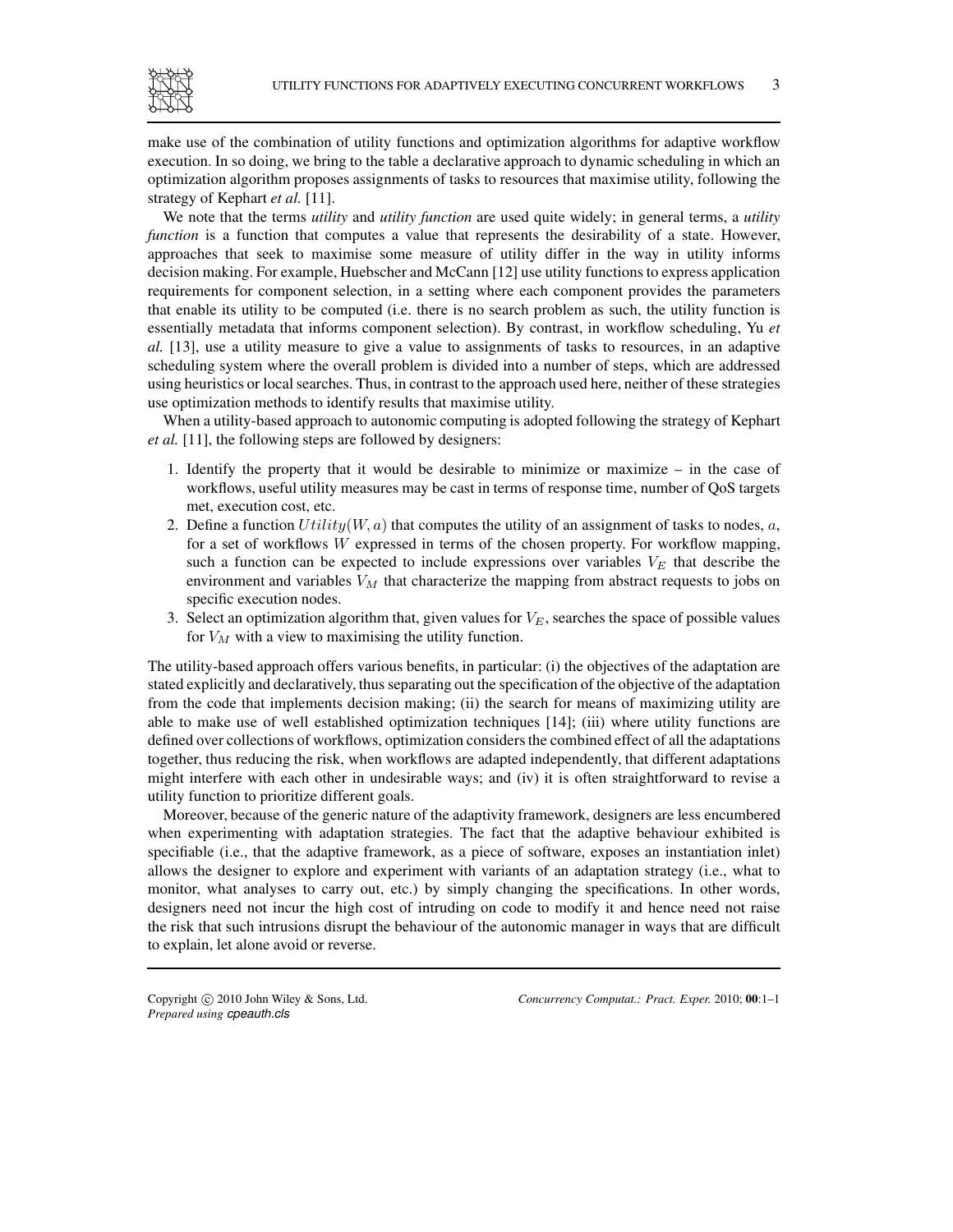



Figure 1. High level architecture.

The remainder of this paper is structured as follows. Section 2 places this work in the context of other results in decision making in autonomic computing and adaptive workflow execution. Section 3 describes utility functions that assign scores to workflow assignments on the basis of response times and cost incurred to meet target deadlines. Section 4 describes how a generic adaptive framework, based on a monitoring, analysis, planning ane execution functional decomposition, has been instantiated to yield the software architecture needed to support adaptation based on utility functions. Section 5 presents the results of an experimental evaluation of the utility-based approach in the context of the Pegasus [5] workflow management system. Finally, Section 6 concludes the paper.

### 2. Related Work

This paper investigates how adaptive workflow execution can be controlled in a way that reflects explicitly stated goals. To place this in context, this section reviews related work on *decision making in adaptive systems* and on *workflow scheduling and adaptive workflow execution*.

In the context of *decision making in adaptive systems*, adaptive behaviour stems from a feedback loop that changes the behaviour of the system in response to monitoring information, and thus some form of decision-making process must establish which adaptation is likely to be effective in a given context. In the autonomic computing community, decision-making in autonomic systems has been classified into three types, which are referred to as *policies* [11]: *action policies*, in which the behaviour of the system is captured using condition-action rules; *goal policies*, in which one or more desired states are identified and a planner identifies actions that should lead to that state; and *utility function policies*, in which the value of different outcomes is quantified, and an optimization activity seeks to identify actions that maximize utility.

Within this classification, typical *action policies* directly encode what action should be taken in response to monitoring information. For example, in workflow execution an action policy, when workload imbalance is detected, might directly compute a new workload allocation based on the queue lengths of the available resources (e.g. [15]), or might deploy heuristics to identify revised schedules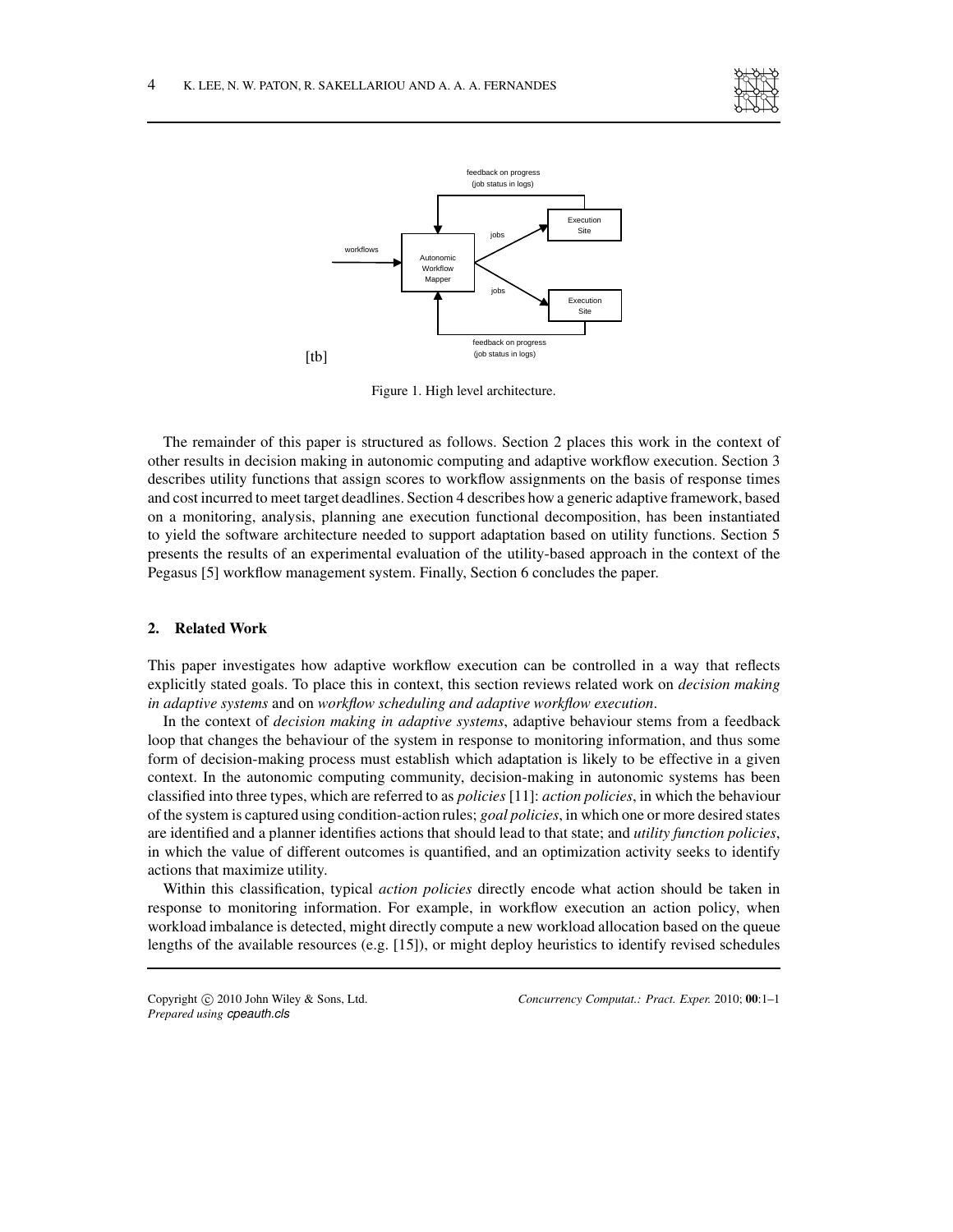

(e.g., [16]). By contrast, a typical *goal policy* has an explicit objective, and changes parameter values of the system being adapted, with a view to moving towards the objective. For example, applications of control theory to software systems are increasingly widespread [17], in which a model is developed that computes how to change the parameters of a system on the basis of monitored information. For example, control theory techniques have been applied to tasks such as load balancing (e.g., [18, 19]) and the configuration of block transfer sizes in web services [20]. To date, most results on *utility policies* have been in the context of systems management tasks, such as dynamic selection of web service implementations to support QoS goals [21], allocation of computational resources to applications with different priorities [22], balancing performance with power consumption [23], and network configuration [24]. To the best of our knowledge this paper, extending work initially presented in [25], reports on the first attempt to deploy utility functions with optimization algorithms for adaptive workflow execution.

In the context of *workflow scheduling and adaptive workflow execution*, there has been a vast amount of work on workflow scheduling. Whether this problem is studied specifically in the context of scientific workflows, or, more generally, in the context of directed acyclic graphs, numerous techniques have been proposed that attempt to optimize performance for a certain type of resources and workflow graphs; for representative work we refer to [3, 26, 27, 28, 29, 30, 31]. The common characteristic of these heuristics is that they base their decisions on statically available (or predicted) information, which ignores the state of the execution environment at run-time. Although it has been suggested that, when run-time changes are within certain bounds of what can be estimated, heuristics with good performance statically are more likely to perform better in the presence of run-time changes [16], such run-time changes may be unbounded and may dominate workflow execution.

The reason for such run-time changes is two-fold. On the one hand, it is highly difficult to predict accurately the execution time of individual jobs (tasks) composing the workflow. Good performance prediction has been a challenge that attracted lots of interest over the years [32, 33, 34], however, there can always be run-time-dependent scenarios that are not possible to predict in advance and make an impact on performance. On the other hand, efficient workflow execution requires the concurrent execution of potentially parallel jobs (different tasks of the workflow without any dependence between them) in a coordinated manner. This is again a difficult problem as the parallel jobs may run on different machines, belonging to different administrative domains, having different job queue sizes, job scheduling policies, etc. Progress in parallel job scheduling [35], including techniques for coallocation and advance reservation [36, 37, 38], may provide a partial solution even with the risk of possibly adverse effects [39]. An extensive discussion is beyond the schope of this paper, however, such techniques still suffer because of the inherent lack of predictability of individual jobs.

As a result, to address the overall unpredictability of the environment, popular strategies have been to delay scheduling decisions until run-time [3, 40] (just in-time scheduling) or to re-evaluate the schedule at run-time and reschedule as needed [7, 8, 16, 15]. The common characteristic of all this body of work is that it makes use of bespoke techniques, which are often interlinked with both scheduling phases (static and dynamic). In contrast, our work decouples the problem and models the objectives of adaptation separately and in a systematic way using utility functions. This allows us to focus on workflow execution *per se* while, at the same time, we can also address challenging problems that involve multi-criteria decisions [41, 42, 43, 44, 13], where different factors may determine what is regarded as efficient execution; this includes multiple workflows competing for the same resources, budget constraints and external loads to these resources.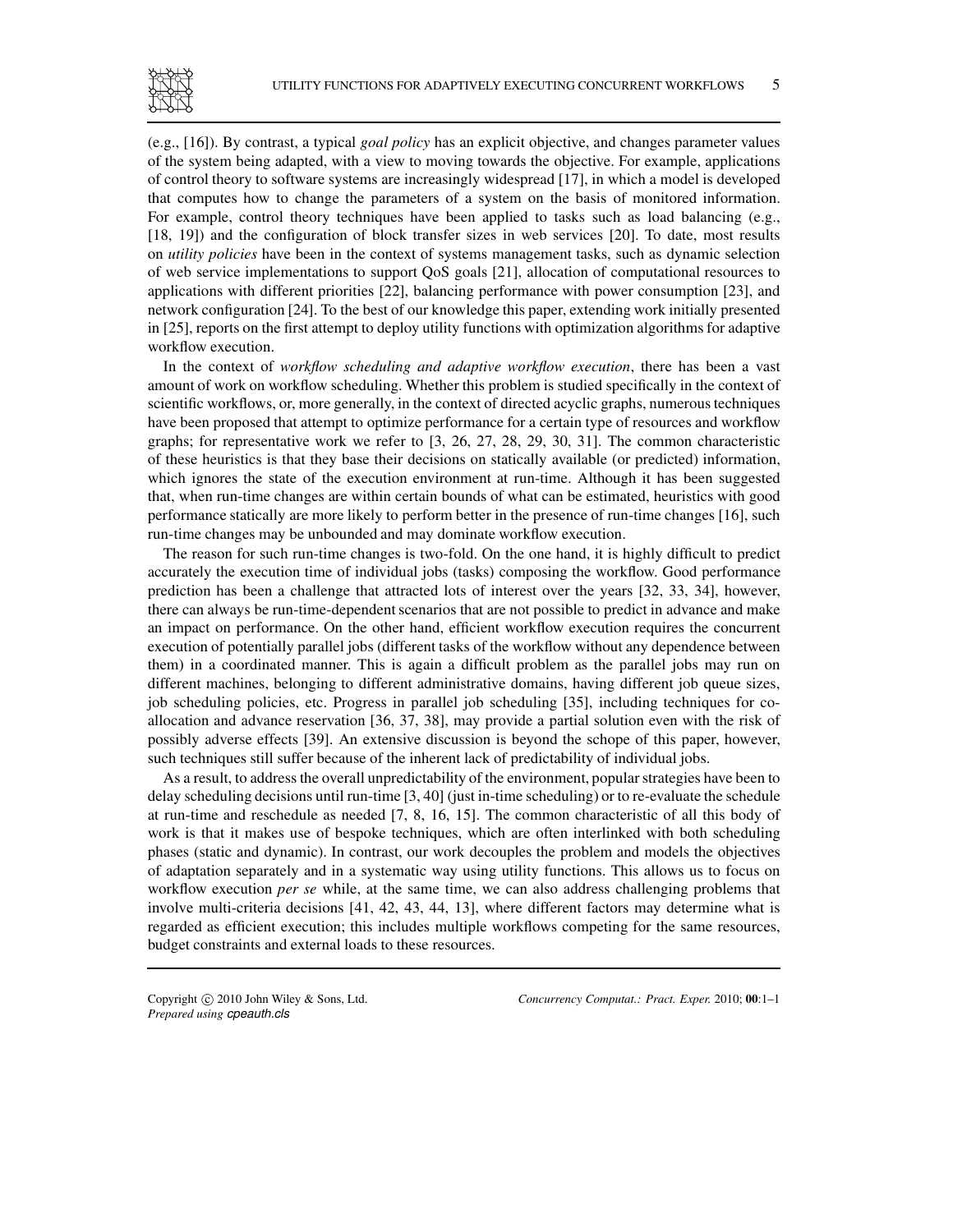

# 3. Utility Functions

# 3.1. Problem Statement

The task is to adaptively schedule a set of workflows  $W, w \in W$ , where each workflow w is a directed acyclic graph whose node set is a collection of tasks  $w.\text{tasks}$  and whose edges represent dependencies between those tasks. A workflow is evaluated through an allocation of tasks to a set of nodes. The role of the autonomic workflow mapper is to adaptively assign the tasks to specific nodes. These nodes have different computational capabilities, and thus take different (and, thanks to their shared nature, independently and autonomously varying) amounts of time to evaluate a job. As a result of the unstable environment, it is challenging to statically identify an assignment for the tasks in a workflow that remains effective throughout the lifetime of its execution.

The objective of the autonomic workflow mapper is to maximize a utility measure; two utility measures are considered here: (i) utility based on response time, so that utility is maximized when response time is minimized; and (ii) utility based on profit, so that utility is maximized when profit is maximized and profit for a workflow is maximized by meeting a response time target while incurring minimal resource usage costs. In essence, during the evaluation of a collection of workflows, the autonomic workflow mapper monitors their progress, and when an alternative assignment is predicted to improve utility, remaps the workflows to conform to the new assignments. The remapped workflows do not repeat any tasks completed using the previous mappings; the files containing the results of completed tasks are read directly by the remapped workflows.

Each execution node is assumed to support the submission of tasks, which are queued prior to execution, at which point the task obtains exclusive access to one of the processors of the node. It is assumed that nodes may be shared both by multiple workflows and by other jobs or tasks over which the autonomic workflow mapper has no control.

### 3.2. Top Level Utility Definitions

This section defines utility functions for response time and profit. In essence, the functions declaratively specify the value of an assignment for a set of workflows. It isthen the role of an optimization algorithm to explore the space of possible assignments to identify those that maximize utility.

### *3.2.1. Utility Based on Response Time*

Where utility is based on response time, the goal is to minimize the sum of the response times of the workflows in the workload.

The overall utility of an assignment a of tasks within the set of workflows  $W$  to a set of resources  $R$ is the sum of the utilities of the workflows in  $W$ , and is given by:

$$
Utility_W^{RT}(W,a) = \sum_{w \in W} Utility_w^{RT}(w,a)
$$

where for every  $w \in W$  and every  $j \in w$  tasks, there exists an assignment  $j \to r$  in a for some  $r \in R$ ; and  $Utility_w^{RT}(w, a)$  is the utility of an individual workflow w for the given job assignment.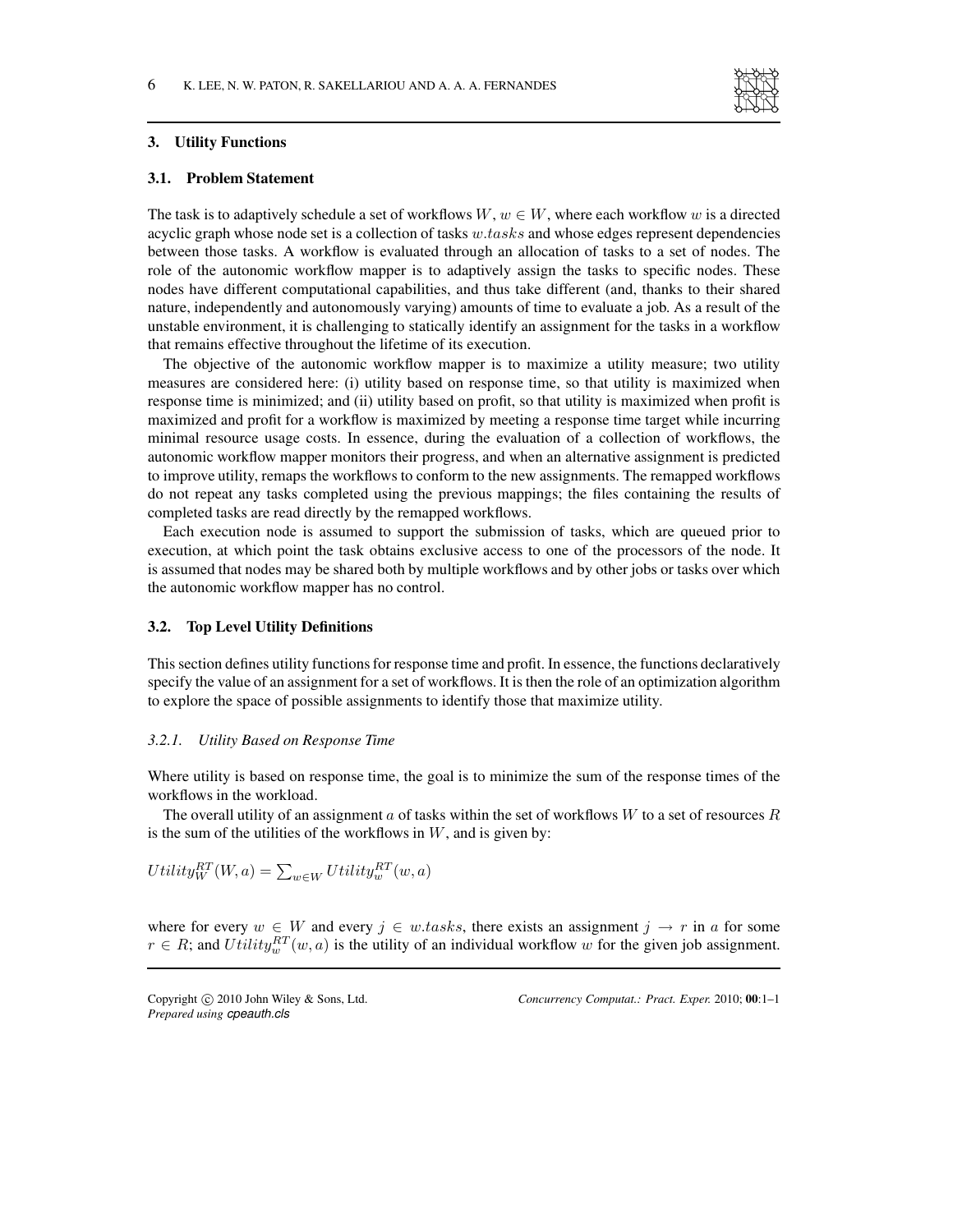

The utility of an individual workflow can then be represented as being in an inverse relationship with its response time:

 $Utility_w^{RT}(w, a) = 1/ART(w, a)$ 

where  $PRT$  estimates the predicted response time of the workflow given the assignment a, as described in Section 3.3.

As the utility functions for both response time and profit make use of PRT, we now introduce the definition of utility for profit, before returning to response time estimation.

### *3.2.2. Utility Based on Profit*

Where utility is based on profit, it is assumed that each workflow  $w$  has a response time target that, when met, gives rise to a payment of value  $v$ . Furthermore, it is assumed that nodes charge different amounts for executing a job. The problem, then, is to meet as many response time goals as possible at minimum cost.

The overall utility of an assignment a of tasks from the set of workflows  $W$  to a set of resources R is the sum of the utilities of the workflows in  $W$ , and is given by:

$$
Utility_W^{Profit}(W,a) = \sum_{w \in W} Utility_w^{Profit}(w,a)
$$

where for every  $w \in W$  and every  $j \in w$  tasks, there exists an assignment  $j \to r$  in a for some  $r \in R$ ; and  $Utility_w^{Profit}(w, a)$  is the utility of an individual workflow w for the given job assignment. The utility of an individual workflow, representing the profit obtained from its evaluation, can then be represented as:

$$
Utility_w^{Profit}(w,a) = (UtilityCurve(w,a)*v) - fcost(w,a)
$$

where  $UtilityCurve(w, a)$  estimates the success of the allocation a at meeting the response time target of w,  $fcost(w, a)$  estimates the financial cost of the resources used, and v is the payment received for meeting the response time target for w.

In principle, we could define the UtilityCurve for a workflow w in such a way that it returns 1 if  $w$  meets its response time target, and  $0$  otherwise. However, such a definition is problematic during the search for effective assignments, as every candidate assignment that misses its target has the same utility of 0, no matter how near to or far from the target it is, and every assignment that meets the target has the same utility of 1 no matter how narrowly or comfortably the target is met. This makes it difficult for an optimization algorithm to rank alternative solutions effectively for lack of clearer signs of movement in the right or the wrong direction. As a result, we use a definition for  $UtilityCurve$ that provides high and broadly consistent scores for meeting a response time target, and low and broadly consistent scores for missing a target, while also enabling improvements to be recognized during optimization.

We use a function definition from earlier work on resource allocation in data centres [45] (a scaled version of which, for a target time of *50*, generates the curve illustrated in Figure 2):

$$
UtilityCurve(w,a) = \frac{e^{-PRT(w,a) + TT(w)}}{1 + e^{-PRT(w,a) + TT(w)}}
$$

*Prepared using cpeauth.cls*

Copyright 
copyright 
copyright 
concurrency Computat.: Pract. Exper. 2010; 00:1-1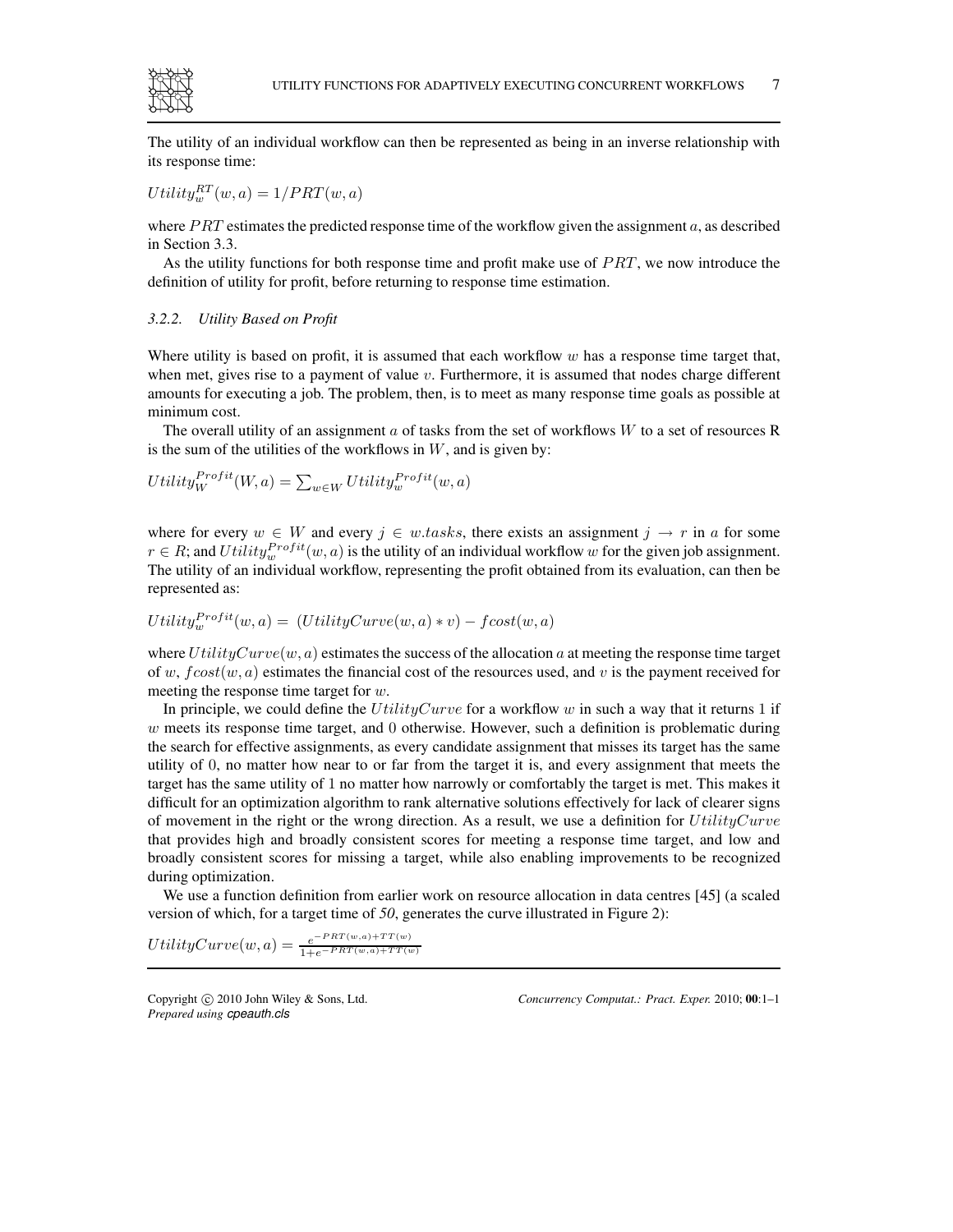



Figure 2. Utility for a target response time of *50*.

where  $PRT(w, a)$  is the predicted response time, as defined in Section 3.3, and  $TT(w)$  returns the target response time of  $w$ .

The (expected) financial cost of evaluating a workflow on a set of resources can be obtained as follows:

 $fcost(w, a) = \sum_{t \in w. tasks} fcost(t, a),$ 

that is, the financial cost of the workflow is the sum of the financial costs of all tasks it contains. To compute the financial cost of a single task we assume that there is a look-up table that gives the financial cost per execution time unit for each different site. Then, the financial cost of each task is the expected execution time for the task multiplied by the given financial cost per execution time unit for the site on which the task is to be run.

### 3.3. Estimating Predicted Response Times

Both response time and profit-based utility models depend on the ability to predict the response time of a workflow for a given assignment. The predicted response time of a workflow for a given assignment is the predicted completion time of the last task in the workflow to complete.

Where adaptations incur a cost, the predicted response time of a workflow for a candidate assignment  $a'$  can be estimated as:

 $PRT(w, a') = ECT(start, node(w), a') + AdaptationCost(w, Current Allocation(w), a'),$ 

where  $AdaptationCost(w, Current Allocation(w), a')$  represents the cost of adapting from the current allocation associated with w to the candidate allocation  $a'$ , *start*  $node(w)$  is the root node of the workflow graph, and ECT estimates the expected completion time of a workflow rooted at a given task for a given assignment. The estimation of *AdaptationCost* depends on the environment in which workflow execution is taking place.

To find  $ECT(start-node(w), a')$ , we can use the following recursive formula that computes the expected completion time ( $ECT$ ) of any workflow rooted at a task,  $task_i$ , of the workflow: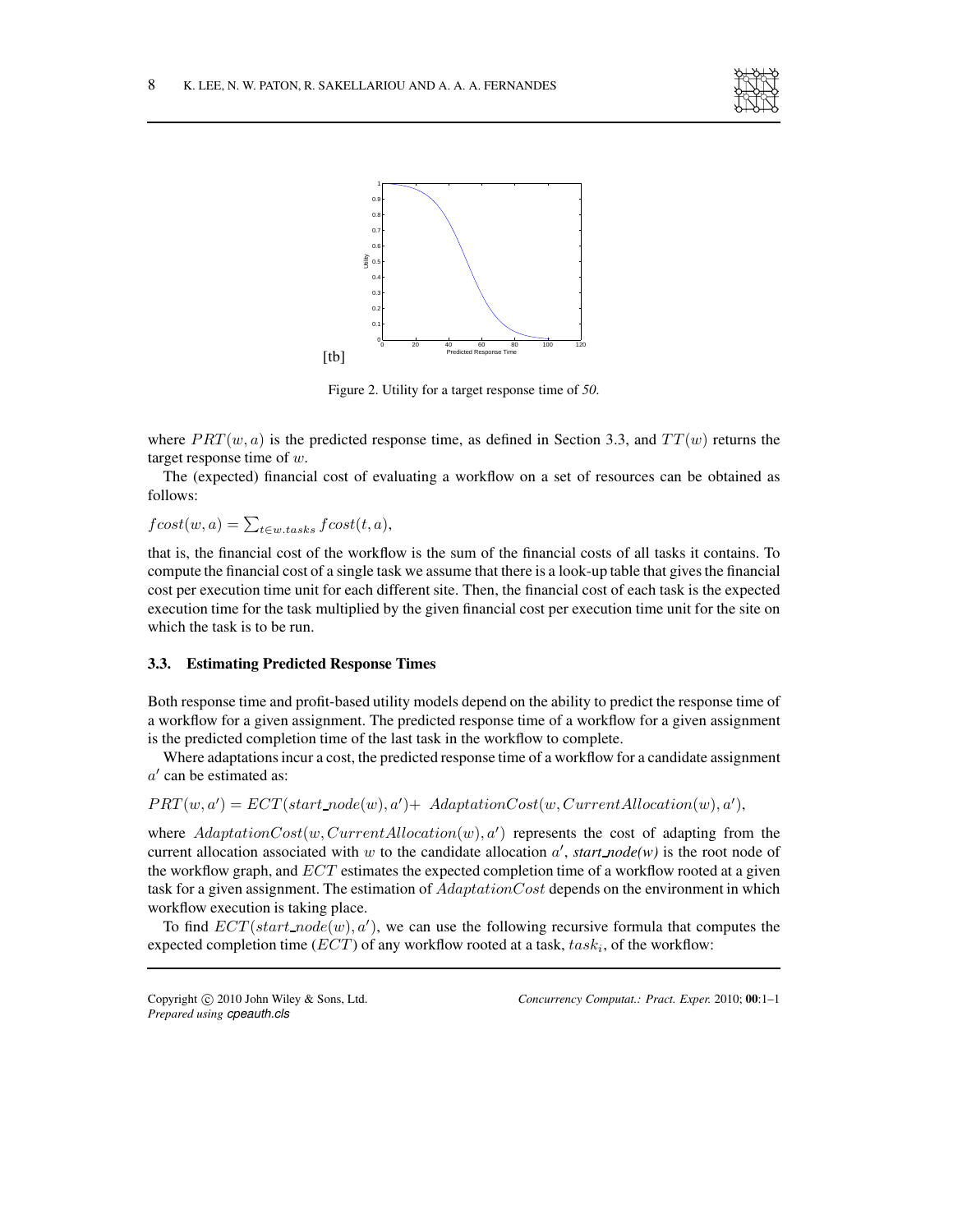

 $ECT(task<sub>i</sub>, a) = ET(task<sub>i</sub>, a) + EQT(task<sub>i</sub>, a) + max_{task<sub>j</sub> \in successors(task<sub>i</sub>)} (ECT(task<sub>j</sub>, a)),$ 

where  $ET(task_i, a)$  is the expected execution time of  $task_i, EQT(task_i, a)$  is the estimated amount of time that  $task_i$  will spend in a queue, and  $task_i$  is bound in turn to all immediate successors of  $task_i$  in the workflow (if a task  $task_i$  has no successors, then this component of the formula is zero).

In what follows, it is assumed that  $ET$  is given, that is, for each node, for each type of task, it is known how long that task type will take to execute on the node. However,  $EQT$ , i.e., the time spent by a task in the queue, is neither constant nor known in advance, and is influenced both by external job assignments (e.g., tasks over which the autonomic workflow mapper has no control) to a node and specific assignments of tasks to machines. The next section describes how  $EQT$  can be estimated.

# 3.4. Estimating Queue Times

The queue times experienced by the jobs in a workflow are a crucial factor influencing the predicted response time of that workflow and can be estimated as described in this section.

In the following, we consider two time periods, p and p', such that  $length(p) = length(p')$  and  $End(p) = Start(p')$ . Adaptation is being considered at  $End(p)$ ; as a result, p is in the past, and we have access both to information about the assignment  $a$  of our workflow  $w$  to execution nodes during  $p$  and to monitoring information collected during  $p$ . In this context, we are interested in estimating the queue time during  $p'$  for potential future assignments  $a'$ .

The estimated (average waiting) queue time,  $EQT$ , during  $p'$  depends on: (i) the queue time at the start of  $p'$  (or the end of  $p$ ); (ii) the demand for use of the node during  $p'$  as a result of workflow execution over which the autonomic workflow mapper has control (henceforth referred to as  $Assigned Demand$ ); and (iii) the demand for use of the node during  $p'$  as a result of allocations of work to the node over which the autonomic workflow mapper has no control (henceforth referred to as  $ExternalDemand$ ; we assume that the  $ExternalDemand$  during p' is the same as the ExternalDemand observed during p. By *demand* we mean the fraction of the available resource used during a given period. Thus if the *AssignedDemand* is 0.5 then the amount of work assigned during  $p'$  is such as to fully occupy the node half of the time. If the  $Assigned Demand$  is less than 1 and the  $External Demand$  is 0 during  $p'$  then either the  $EQT$  will be 0 (assuming that a node contains several processors) or the  $EQT$  at the end of  $p'$  can be expected to be less than at the start of  $p'$  (as the length of the queue will reduce during  $p'$ ).

An estimate for the queue time on a node *n* during the period  $p'$  immediately following  $p$  experienced by a workflow  $w$  using an assignment  $a'$  can be computed as:

 $EQT(n, p, w, a') = \max(0, (QueueTime(n, End(p)) + length(p)*$  $(External Demand(n, p) +$  $Candidate Demand(n, w, a'))$ 

where  $QueueTime(n, End(p))$  is the (monitored) queue time on node n when adaptation is being considered (at  $End(p)$ ),  $length(p)$  is the period for which the demand levels applied,  $ExternalDomain(n, p)$  is an estimate of the demand for node n from tasks over which the autonomic workflow mapper had no control during the period p, and  $CandidateDomain(n, w, a')$  is an estimate of the demand that will be placed on the node by the workflows  $w$  and candidate assignment  $a'$ . As such, the queue time increases if the demand for the resource is greater than the amount of resource available, and decreases if the demand for the resource is less than the amount of resource available.

*Prepared using cpeauth.cls*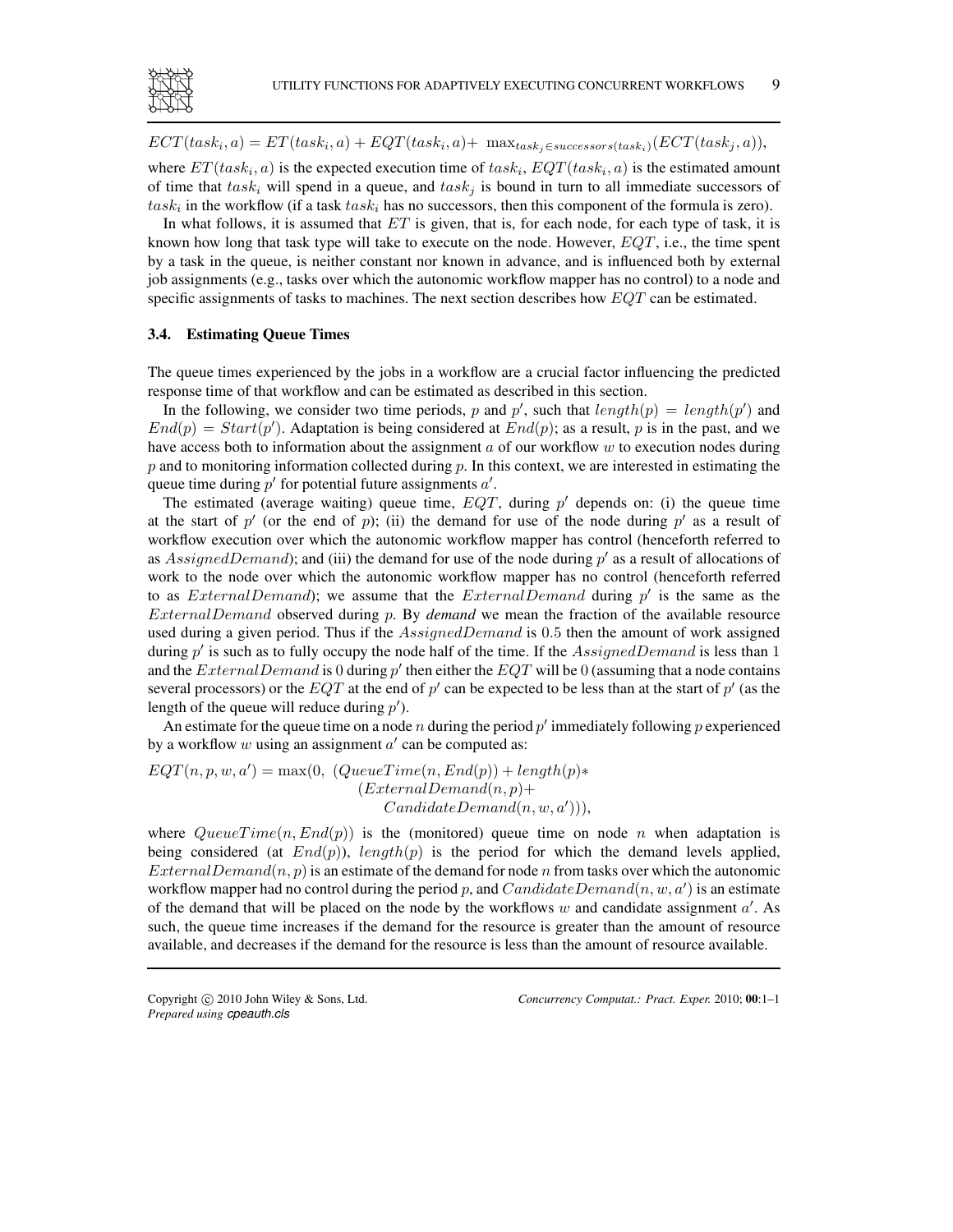

Given the above definition of estimated queue time, the  $EQT$  for a task used in Section 3.3 can be defined as:

$$
EQT(task, a') = \text{let } n = \text{the node such that } (task \rightarrow node) \in a'
$$
  
in 
$$
EQT(n, p, Workflow(task), a')
$$

where  $p$  is a configuration property that specifies the period for which monitoring information is to be used to inform queue estimation, and  $Workflow(task)$  returns the workflow of which the given task is a component.

To complete the estimate for the queue time, definitions for ExternalDemand and CandidateDemand are now provided.

### *3.4.1. Estimating External Demand*

The level of external demand on a node n during a period  $p$  can be estimated by taking into account the change in the queue time during  $p$  and information about the work assigned to  $n$  during  $p$ . The change in the queue time on a node,  $\Delta QT$ , over a period p can be computed from available monitoring information about the queues on each node, as follows:

$$
\Delta QT(n, p) = QueueTime(n, End(p)) - QueueTime(n, Start(p))
$$
\n(1)

The change in the queue time also depends on the level of demand on a node during a period.

$$
\Delta QT(n,p) = (External Demand(n,p) + AssignedDemand(n,p)) * length(p) \tag{2}
$$

which can be rewritten in terms of  $External Demand$  as:

 $External Demand(n, p) = \frac{\Delta QT(n, p) - (AssignedDemand(n, p) * length(p))}{length(p)}$ 

where  $\Delta QT$  can be obtained from monitoring information and (1), and the duration of p is a configuration property.

The  $Assigned Demand$  during  $p$  can be computed based on monitoring information concerning which tasks have been assigned to which machines and the capabilities of the machines:

$$
Assigned Demand(n, p) = \frac{\sum_{task \in QueueTask(n, p)} ET(task, a)}{length(p) * Processors(n)}
$$

where  $QueueTask(n, p)$  identifies the tasks assigned by the autonomic workload mapper to n during  $p, ET(Task, a)$  is the execution time of a task in a given assignment, a is the assignment that applied during p, and  $Processors(n)$  is the number of processors available on node n.

#### *3.4.2. Estimating* CandidateDemand

The CandidateDemand is an estimate of the demand placed on a node n by a candidate assignment  $a'$  of the tasks in a workflow w; the intuition is that the candidate demand depends both on the amount of work to be assigned to the node and the period during which the work will be carried out.

 $Candidate Demand(n, w, a') = \frac{\sum_{\{task \in w | (task \rightarrow n) \in a')\}} ET(task, a')}{(PrecisionET(m) - ElangedTime(w)) * Force}$  $(Previous ECT(w) – ElangedTime(w))*Processors(n)$ 

*Prepared using cpeauth.cls*

Copyright 
copyright 
copyright 
concurrency Computat.: Pract. Exper. 2010; 00:1-1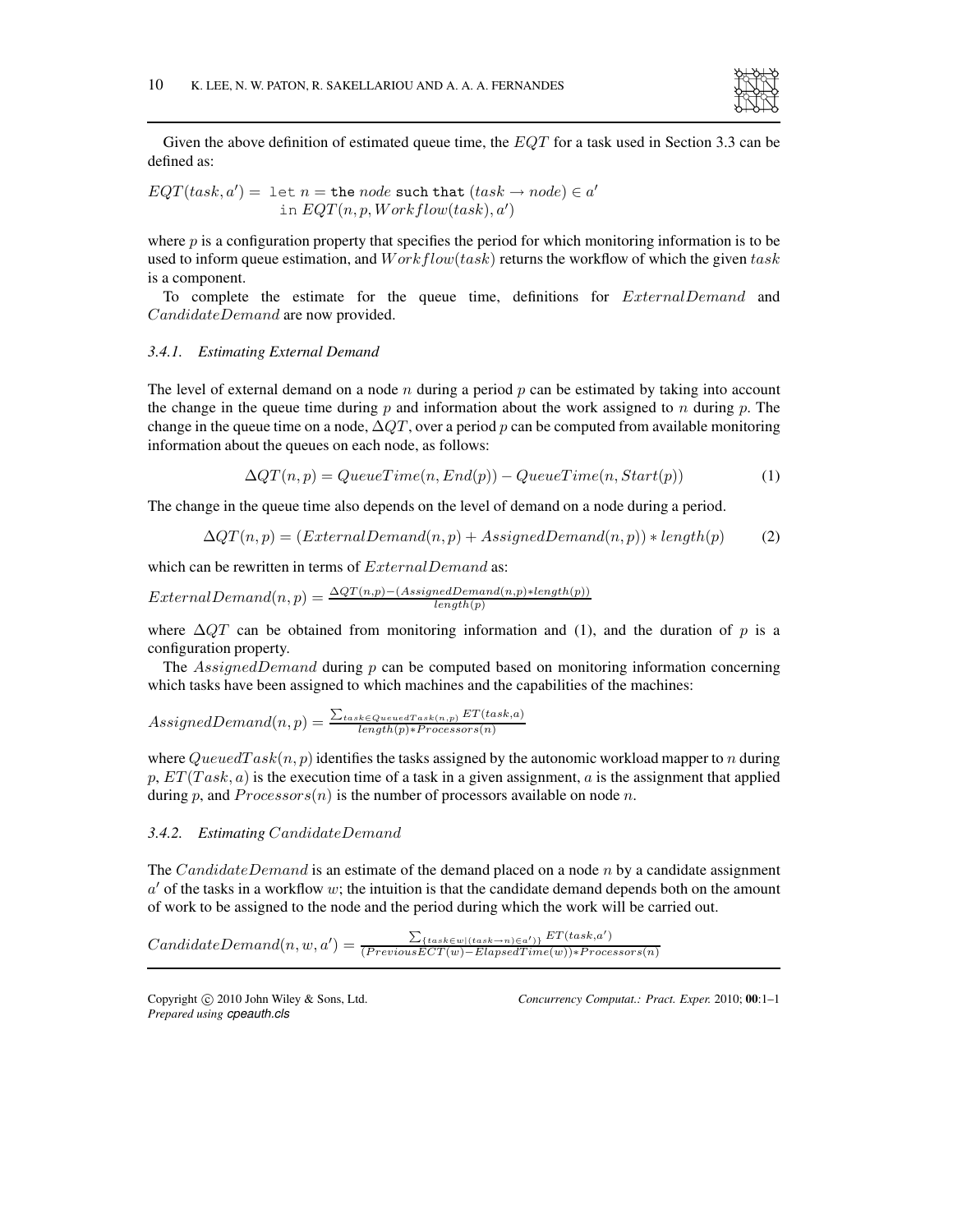

where  $ET(Task, a')$  is the execution time of a task in a given assignment,  $Previous ECT(w)$ is the estimated completion time for the workflow  $Elapse dTime(w)$  is the time for which a workflow has been executing, and  $Processors(n)$  is the number of processors available on node n.  $Previous ECT(w)$  is the estimated completion time for the workflow using the current assignment, computed at the time of the previous adaptation using  $ECT$  from Section 3.3. An initial estimate for *ECT* is obtained using historical information about the queue times when the workflow is first compiled.

# 3.5. Optimizing Utility

This section has defined utility functions,  $Utility_w^{RT}(w, a')$  and  $Utility_w^{Profit}(w, a')$  that can be used to compare the relative merits of different node assignments  $a'$  for tasks in w. Both definitions build on predictions of the estimated completion times of w given  $a'$ , which in turn make use of predictions of average queue times. The queue time predictions principally take account of the impact of the change from the current assignment  $a$  to a new candidate assignment  $a'$  on the demand being placed on each node, using information that is readily available from the definition of the workflow and from monitoring of queue lengths.

At any point in the evaluation of a workflow where adaptation is being considered, the process of obtaining an effective assignment of tasks to resources for a workflow  $w$  is a question of identifying assignments  $a'$  that maximize  $Utility_w^{RT}(w, a)$  or  $Utility_w^{Profit}(w, a)$ .

To obtain an effective assignment  $a'$ , a search algorithm can be used that:

- 1. generates an assignment;
- 2. calculates the value of the utility based on this assignment; and
- 3. uses this value to inform the selection of an appropriate next assignment.

The search continues until it converges on a specific value or a maximum number of iterations has taken place; the specific optimization strategy used is described in Section 4.

# 4. Software Architecture

To evaluate the approach to adaptive workflow execution using utility functions, we utilize the Pegasus workflow management system [5]. Pegasus is a compiler that translates (maps) between the highlevel specifications of an abstract workflow and the underlying execution system and optimizes the executables based on the target architecture. The translation includes finding the appropriate software and computational resources where the execution can take place, as well as finding copies of the data indicated in the workflow. The result of the mapping process is an executable or concrete workflow, which can be executed by a workflow engine that follows the dependencies defined in the workflow and executes the activities defined in the workflow tasks. Pegasus uses the Directed Acyclic Graph Manager (DAGMan) workflow executor for Condor-G [46] to submit tasksin the concrete workflow in sequence. This sequence must respect task dependencies (certain tasks cannot start execution before other tasks have completed) and may order tasks following a scheduling algorithm, such as HEFT [31], which applies list scheduling principles to prioritize tasks on the critical path. In this way Pegasus takes highlevel descriptions of complex applications structured as workflows (abstract workflows), automatically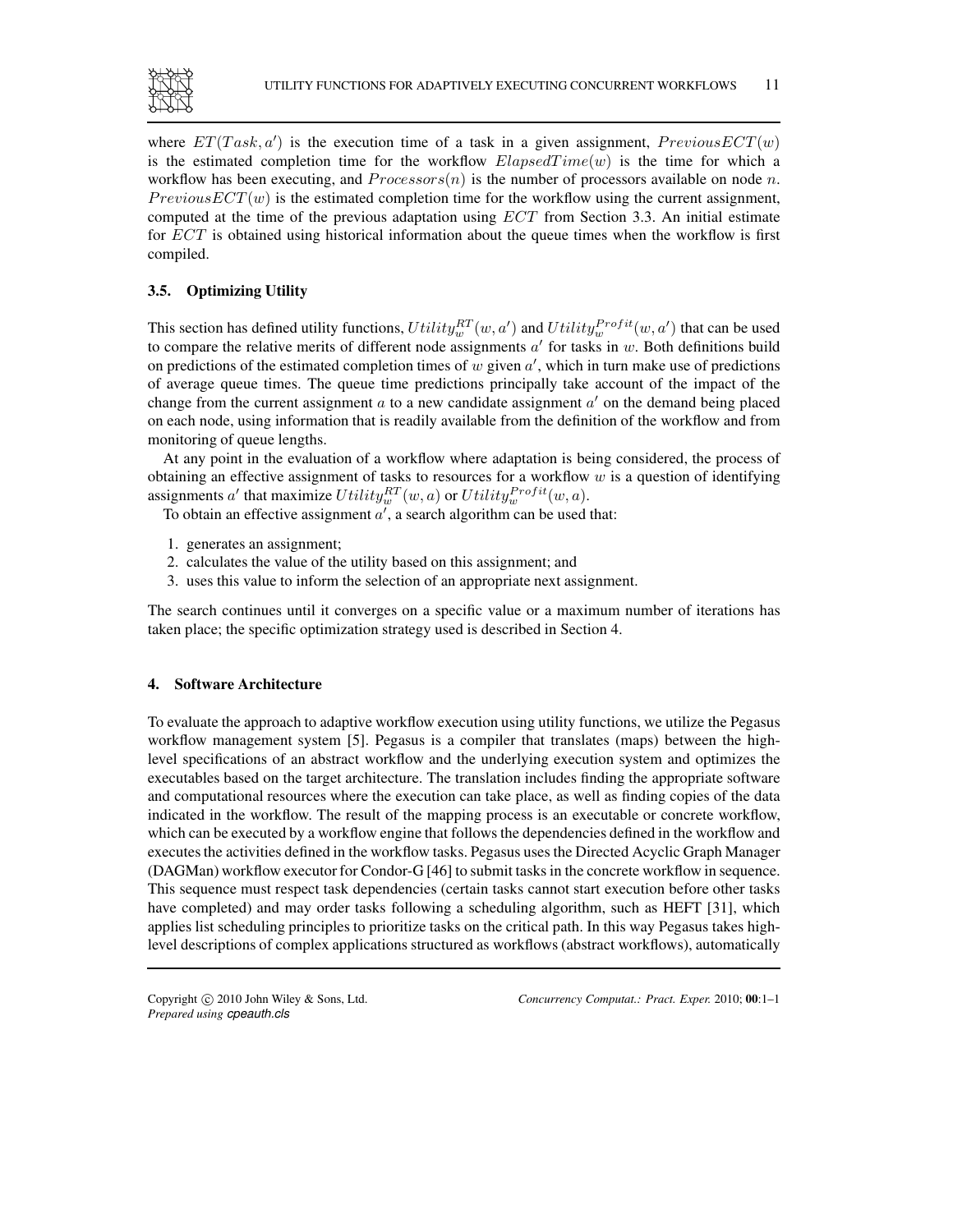



Figure 3. Adaptive Workflow Execution with Pegasus.

maps them to available computational resources (concrete workflows), and submits them to DAGMan for execution.

The principal components of relevance to the experiments, and their relationships, are illustrated in Figure 3. Pegasus takes as input an *Abstract Workflow*, which is compiled on the basis of metadata from registries and a replica manager to produce a *Concrete Workflow* that is explicit about where individual tasks are to be executed and which physical files are to be read and written by those tasks. The individual tasks are submitted using a DAG scheduling algorithm and Condor-G to computational nodes, until the workflow completes.

To enable adaptive behaviour, we extend Pegasus [5] with a generic adaptive framework that follows the *MAPE* functional decomposition proposed in [10]. This approach partitions an adaptation strategy into four phases (each corresponding, in our case, to distinct software components), viz., *Monitoring*, *Analysis*, *Planning* and *Execution*. The MAPE functional decomposition is a useful framework for systematic development of adaptive systems, and can be applied in a wide range of applications, including different forms of workflow adaptation [9].

All the software components in the framework are generic, in the sense that they expose an instantiation inlet that, upon being provided with a high-level specification of the required parameters, causes the component to display a specific behaviour which is appropriate for the engine that is being targeted for the role of managed component. As indicated in Figure 3, the framework is retrofitted to the existing Pegasus infrastructure to enable the desired behaviour. There are minimal touchpoints needed between the adaptive framework and the Pegasus workflow management system. A *sensor* collects the required data about the executing workflow and an *effector* enacts changes to the assignment of the workflow.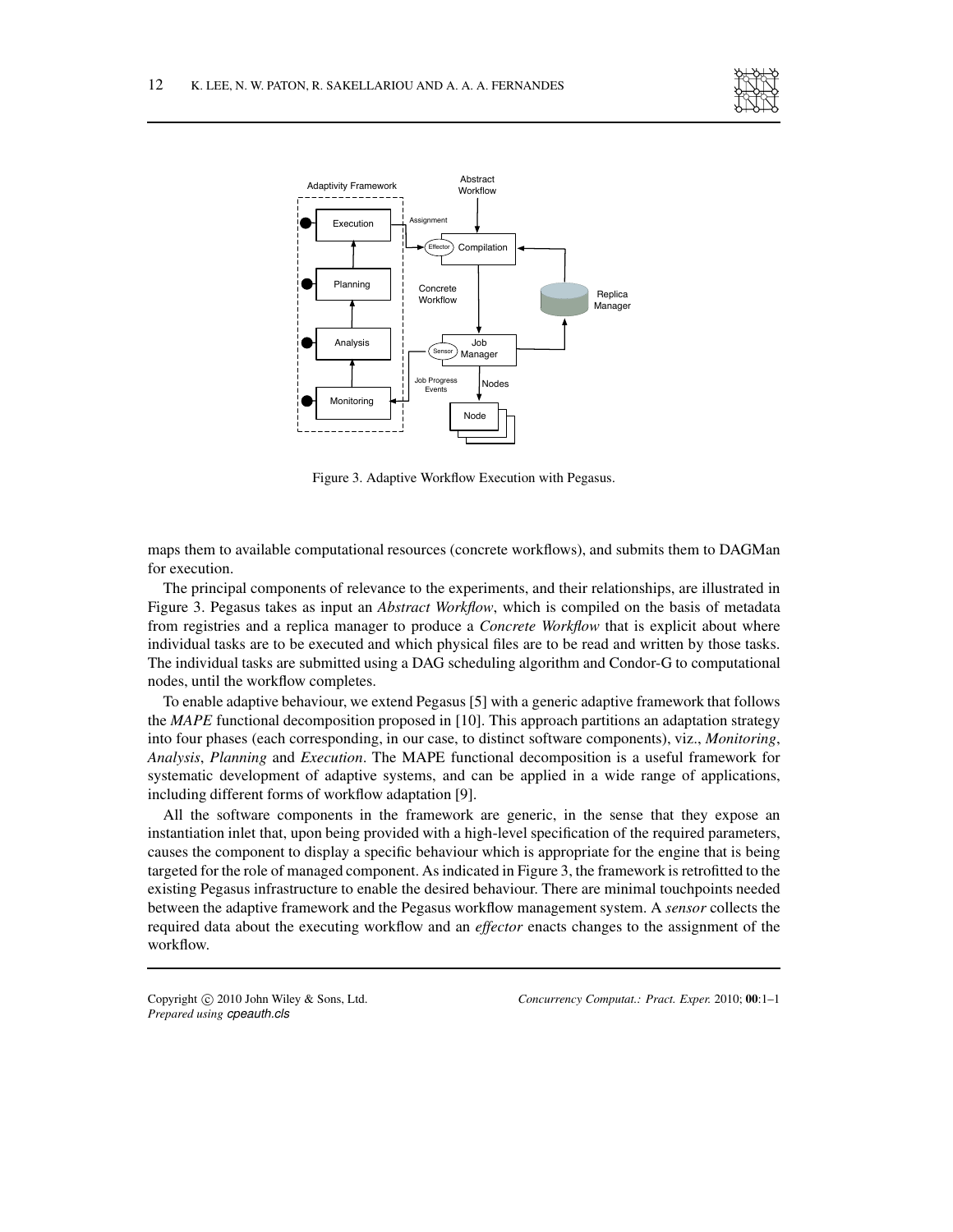

During workflow execution, log events are passed back to DAGMan via the Grid Site Scheduler and remote job manager. These events indicate the current status of each task's execution, e.g., if it is held, queued, executing, completed or failed. This log provides a snapshot of a point in the execution of the workflow. DAGMan uses this information to determine when to submit workflow tasks that have dependencies on other tasks, when the workflow has failed and when the workflow has completed.

For the use of the framework in this paper, the job *queue*, *execute* and *termination* events are tracked by a sensor which delivers them to the *Monitoring* component as a stream of XML events. These events are generated in the normal process of executing DAG-based jobs on grid execution sites, collecting these events out-of-band of the execution produces no overhead and does not interfere with job execution. The Monitoring component derives current queue times from these events which are passed to the *Analysis* component. Analysis uses a stream query processor to compare these current queue times to the queue times predicted when the current plan was generated. When a sustained change is detected by Analysis between the actual and predicted queue times *Planning* is triggered. In the experiments, we use the STREAM system [47] as our stream query processor. Therefore, the substantive part of the XML document that instantiates the Analysis component is a continuous query, over the stream of data generated by the Monitoring component. The query is in CQL [48], the continuous query language of the STREAM system.

The *Planning* component, given the monitored information on queue times, searches for assignments that maximize the chosen Utility measure as summarized in Section 3.5. For the purposes of the search, an assignment can be represented as a list of discrete categorical variables, each representing the assignment of a task to a specific execution node. When an assignment is produced that is predicted to improve on the current assignment, the new assignment is passed to the *Execution* component. The estimated cost of performing an adaptation (i.e.,  $AdaptationCost$  in Section 3.3) is taken into account at this stage, based on micro-benchmarks. In the experiments, we use the NOMADm [49] implementation of a Mesh Adaptive Direct Search (MADS) [50] algorithm; MADS is a class of nonlinear optimization algorithm that can be used to maximize a black box function, such as  $Utility_w^{RT}(w, a)$  or  $Utility_w^{Profit}(w, a)$ .

The *Execution* component calls Pegasus again to produce a new concrete workflow from the abstract workflow. A custom Pegasus site scheduler has been developed that uses the assignment produced by the *Planning* component.

During execution, information about the files produced during the evaluation of the *Concrete Workflow* is recorded by the *Replica Manager*. As intermediate products for already completed tasks are available from the *Replica Manager*, these tasks are not included in the *Concrete Workflow*.

Once the new concrete workflow has been created with the new assignments and replicas, it can replace the currently submitted concrete workflow. A request is made to the job manager to halt the current workflow; the job manager removes the jobs from the remote grid site queues. The new concrete workflow can then be submitted to DAGMan, which, following the scheduling policy used, submits the tasks appropriately to the execution nodes. This adaptation process could be repeated many times if the utility-based decision making process judges it beneficial to do so.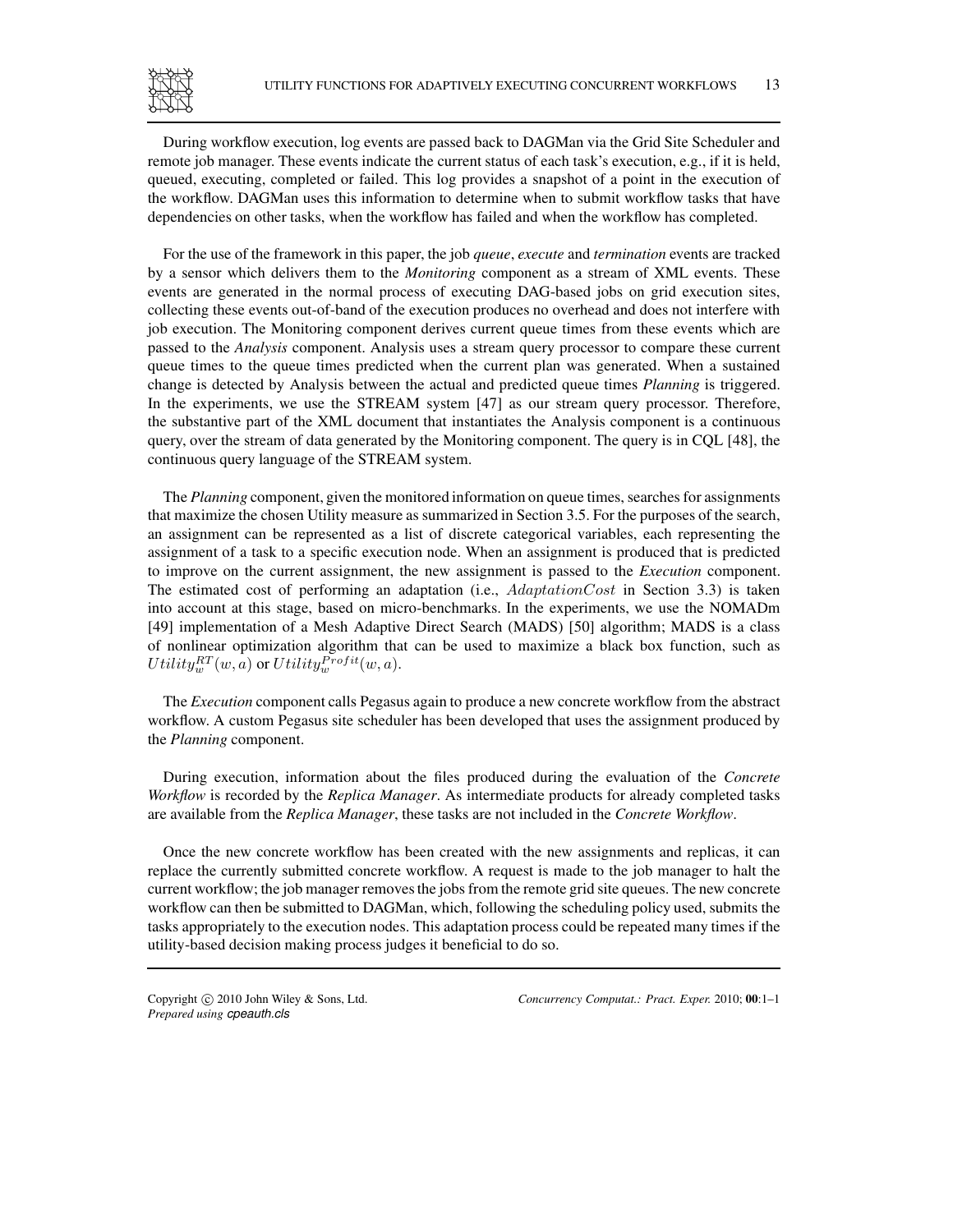



Figure 4. Montage Workflow used in the experiments.

### 5. Experimental Evaluation

### 5.1. Experiment Setup

The aim of the experiments is to explore the effect of the two utility functions on the execution of multiple workflows on different compute resources. The experiments use *Montage workflows*, which create large mosaic images from many smaller astronomical images [5]. These can be of varying sizes depending on the size of the area of the sky of the mosaic. The Montage workflow used in the experiments is adapted from [5] and illustrated in Figure 4. It contains 27 tasks and corresponds to a 0.2 degree area. The numbers indicate the level of each task in the overall workflow.

Four execution sites were used to execute the workflows. We designate these, *ES 1*, *ES 2*, *ES 3* and *ES 4*. *ES 1* consists of Intel 2Ghz Core 2 Duo CPUs with 2GB of RAM, whilst *ES 2*, *ES 3*, *ES 4* consists of Intel 2Ghz Pentium 4 CPUs with 1GB of RAM. The machines are connected together directly by Gigabit Ethernet and each have access to sufficient independent and shared disk storage.

All execution sites run Debian Linux, the Sun Grid Engine Version 6.1 Update 5 (as the site job scheduler) with its default scheduler, and expose WS-GRAM interfaces provided by the Globus Toolkit

*Prepared using cpeauth.cls*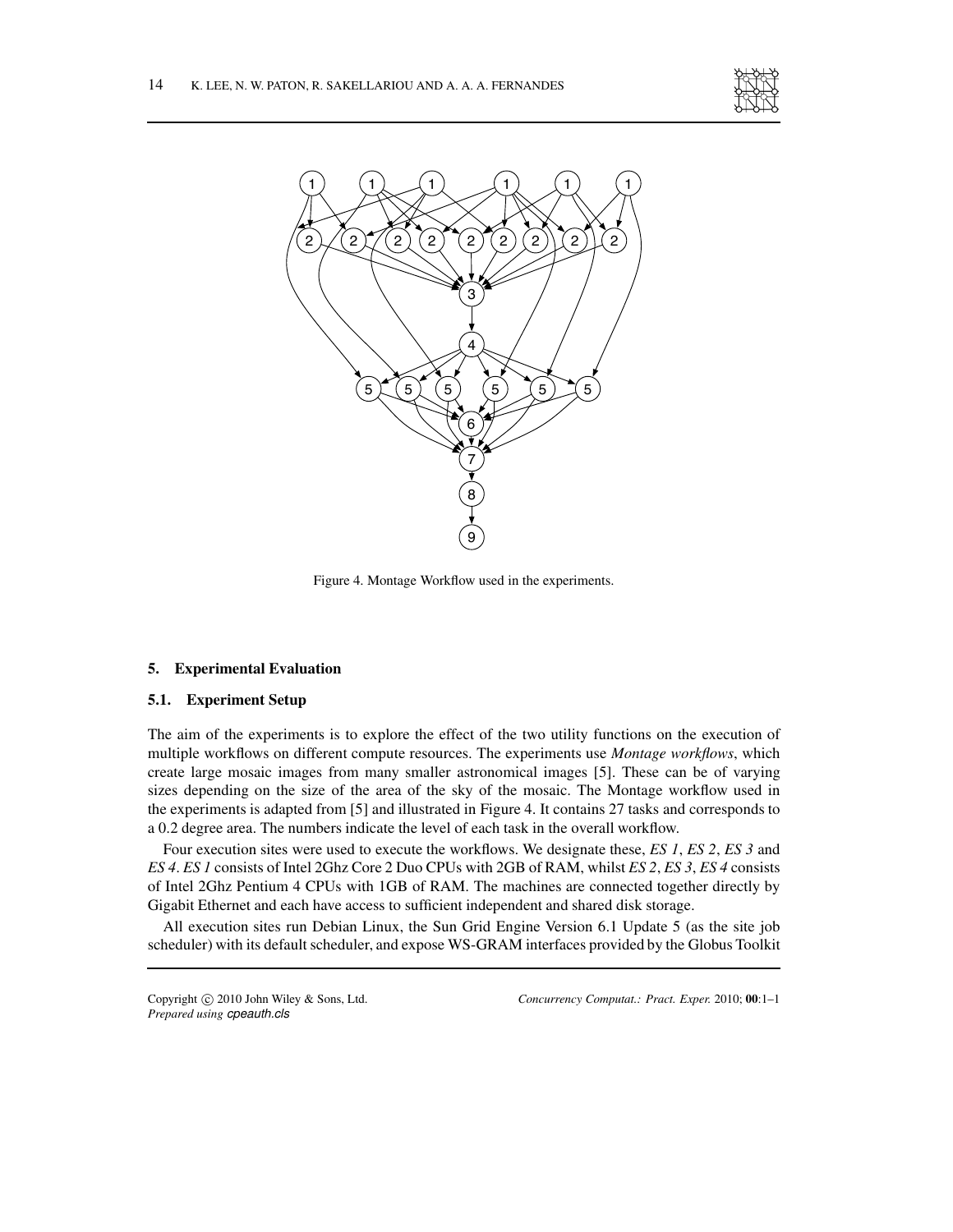

Version 4.0.7. Under unloaded conditions, *ES 1* has an average queue time of 25 seconds, and the other execution sites have an average queue time of 35 seconds for a typical job.

During workflow execution, to introduce some uncertainty into the execution environment, a load is applied to *ES 2*. This load consists of a process that submits short jobs (of around 20 seconds duration) every 15 seconds for 5 minutes, then sleeps for 2 minutes before continuing. This leads to varying queue waiting times.

The experiments compare three strategies for workflow execution. One strategy is entirely nonadaptive; tasks are statically scheduled using HEFT [31] and there are no reallocations from the execution sites where they are initially placed. The other two strategies are adaptive; one strategy adapts using the utility based on Response Time (Utility(RT), or simply U(RT), in the graphs), and the other strategy adapts using the utility based on Profit (Utility(Profit), or simply U(Profit), in the graphs).

For the purposes of calculating profit and assessing the behaviour of the adaptive strategy using the utility based on profit, we assumed a simple model where the (monetary) cost of executing jobs on each site was chosen on the basis of the site's characteristics – the faster site is the more expensive. Thus, the cost of executing a single job on *ES 1* is 2 units of currency and on each of *ES 2*, *ES 3*, and *ES 4* is 1 unit of currency. These costs are only incurred for jobs that have partially or completely run on a site, and not for jobs that are only queued. Finally, the reward for meeting the target response time for a single workflow is 100 units of currency.

# 5.2. Experiment 1: Adaptive vs Non-adaptive

The aim of this experiment is to demonstrate the benefits of adaptivity. For this, we compare the standard Pegasus non-adaptive HEFT-based strategy for workflow execution with an adaptive strategy that makes use of the utility based on response time. Figure 5 shows, in detail, the execution as it progresses for each workflow task (job) of a single Montage workflow using a non-adaptive HEFTbased schedule on two execution sites, *ES 1* and *ES 2*, with *ES 2* being loaded with a periodic load as described in the previous section. The effect of the task dependencies is easily visible in the workflow execution. For example, task 16 (which is the only task at level 3 of the workflow) cannot start execution until all previous tasks have completed. The same is true for task 17 and so on. The presence of different queue lengths is due to the varying queue waiting times between execution sites and the load applied to *ES 2*.

Figure 6 shows the execution of the same Montage workflow, this time using the adaptive strategy with the utility based on response time. In this case, the adaptive strategy changes the workflow's schedule twice in the execution, at about 3 minutes and 8 minutes from the start of the execution.

The non-adaptive workflow completed in 34 minutes and 34 seconds, whereas the adaptive strategy with the utility based on response time completed in 21 minutes and 5 seconds. This 39% reduction in response time is attributed to the adaptive workflow moving task assignments from *ES 2*, which has relatively long queue times, to *ES 1* with shorter queue times. This results in an overall improved response time for the adaptive workflow.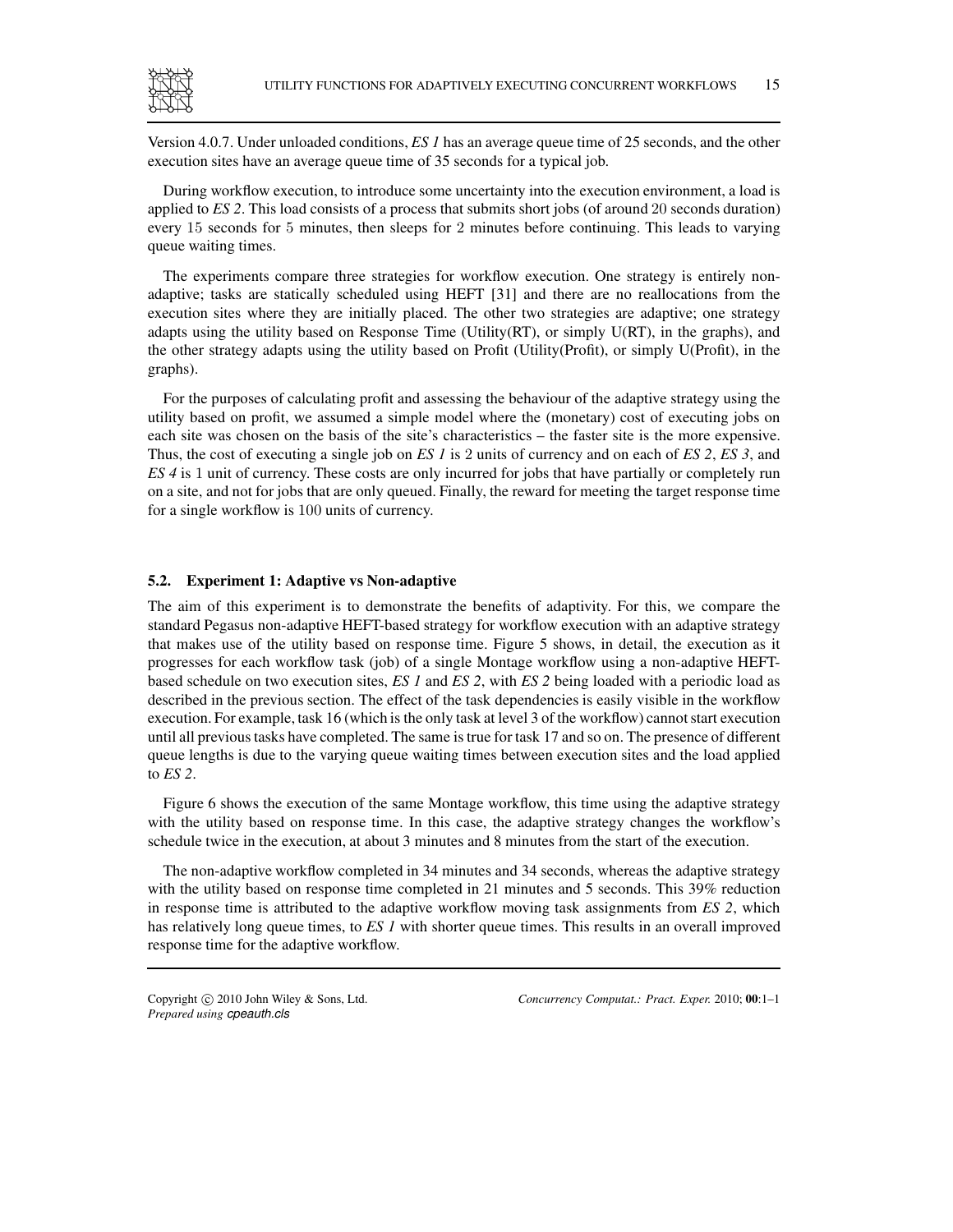



Figure 5. Experiment 1: Montage workflow progress plots, showing when each job (task) is queued and executed, for static (non-adaptive) HEFT execution.

### 5.3. Experiment 2: Single Workflow with different target response times

The aim of this experiment is to evaluate both the response time-based utility and the profit-based utility strategies against each other and the non-adaptive strategy. A single workflow is executed on execution sites *ES 1* and *ES 2*, the latter being loaded as described in the previous section. Each strategy is evaluated against three different target response times for the completion of the workflow execution: a *Loose* target, a *Mid* target and a *Tight* target. The *Loose* target is calculated from previous experiments as an easy to meet response time target, the *Tight* target is calculated from previous experiments as a hard to meet response time target, the medium being in between. For this experiment, the *Loose* target response time is 40 minutes, the *Mid* target response time is 30 minutes and the *Tight* target response time is 20 minutes.

The response time and profit for each of the three workflow execution strategies and the three target response times tried in this experiment are reported in Figures 7 and 8, respectively. They show that different response time targets have no effect on the execution strategy using HEFT or the utility based on response time, as neither of these strategies seek to meet specific response time targets. The workflow execution strategy using the utility based on response time always produces the best response time when compared to the HEFT and utility based on profit strategies.

The utility based on profit strategy has the aim of meeting the target response time at the lowest possible cost; if, during the execution of the workflow, it concludes that it is not possible to meet the

*Prepared using cpeauth.cls*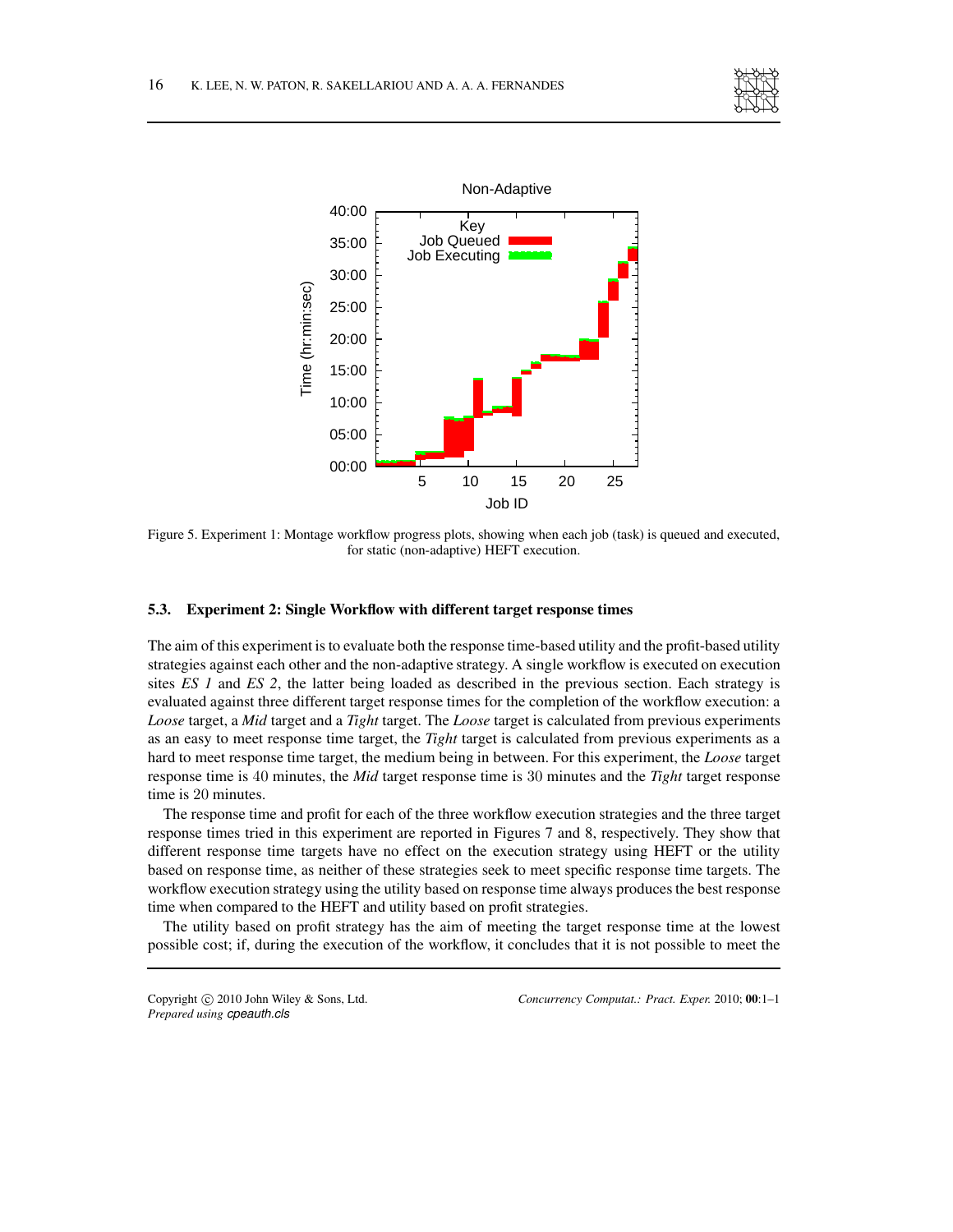



Figure 6. Experiment 1: Montage workflow progress plots, showing when each job (task) is queued and executed, with an adaptive workflow execution strategy using the utility based on response time.



Figure 7. Response Time comparison for Experiment 2

*Prepared using cpeauth.cls*

Copyright  $\odot$  2010 John Wiley & Sons, Ltd. *Concurrency Computat.: Pract. Exper.* 2010; 00:1-1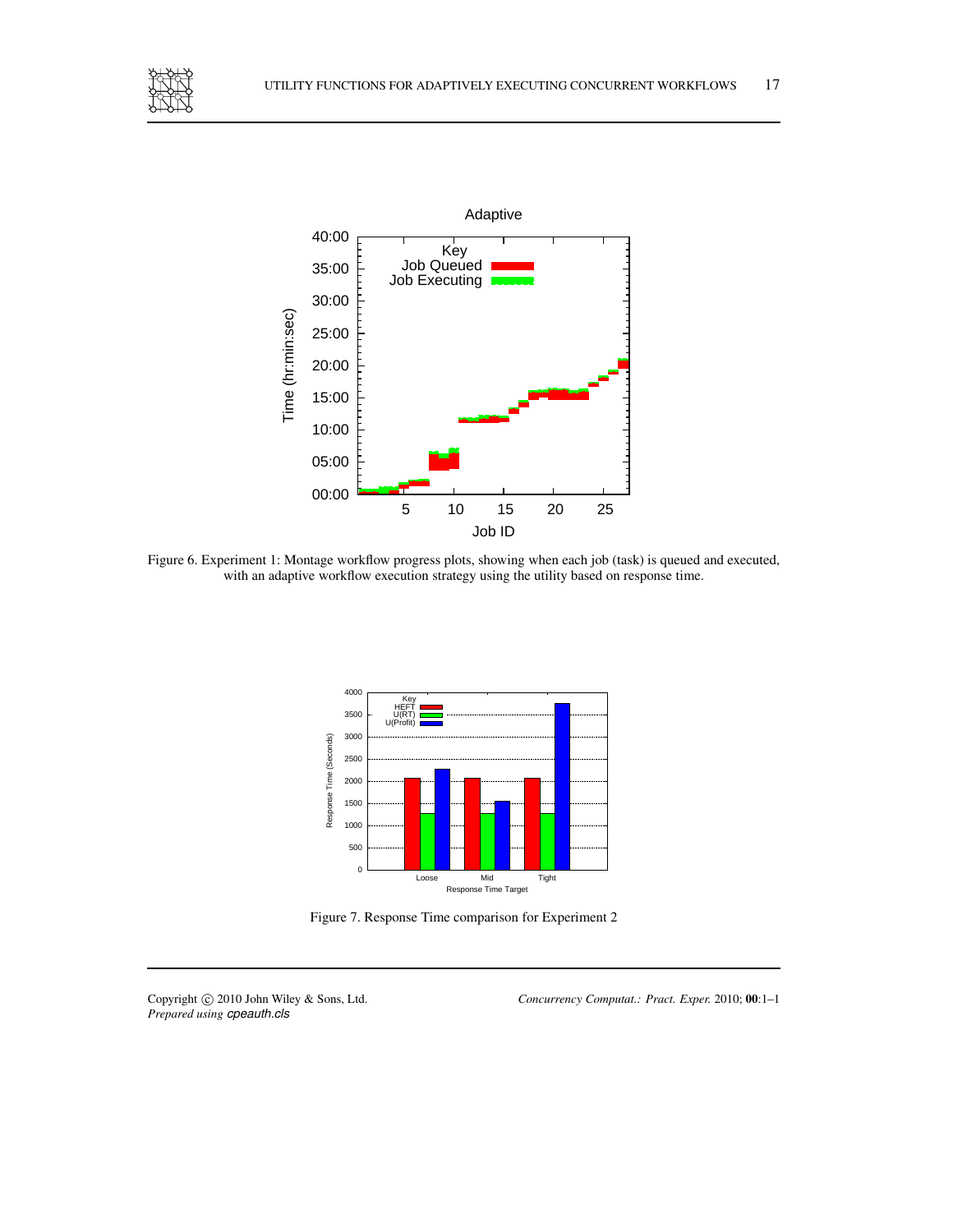



Figure 8. Profit comparison for Experiment 2

target response time it will just use the cheapest resources. All three strategies succeed in meeting the *Loose* target response time and return a profit; the utility based on response time is the fastest with the lowest profit; the utility based on profit uses the cheapest resources, and therefore takes the longest amount of time to complete, producing the most profit.

For the *Mid* target response time, the HEFT-based strategy fails to meet the target, and thus yields a significant loss. Both utility strategies meet the response time target, and yield a profit, but the profit is greater for the utility based on profit strategy. This is because the utility based on profit strategy, although using *ES 1* more often than for the *Loose* response time target, manages to meet the response time while using the inexpensive *ES 2* more than the utility based on response time.

For the *Tight* response time target, none of the strategies meet the target, and thus all make a loss. However, the utility based on profit strategy makes the smallest loss because, realising that the response time target is not going to be met, it avoids extensive use of *ES 1*.

#### 5.4. Experiment 3: Two Workflows

This experiment increases the complexity of the execution environment by considering two Montage workflows, which are planned and submitted for execution at the same time. As before, execution sites *ES 1* and *ES 2* are available and *ES 2* is loaded as described. For this experiment, the *High* target response time is 90 minutes, the *Mid* target response time is 60 minutes and the *Low* target response time is 30 minutes.

Figure 9 shows the individual response times for each workflow, each of the three strategies (HEFT, utility based on response time and utility based on profit) and each of the three response time targets. The first observation from the figure is that, as with Experiment 2, different response time targets clearly have no effect on the non-adaptive HEFT strategy or the utility based on response time; neither of these strategies seek to meet specific response time targets. The utility based on response time always produces the best response time when compared to HEFT and the utility based on profit. Figure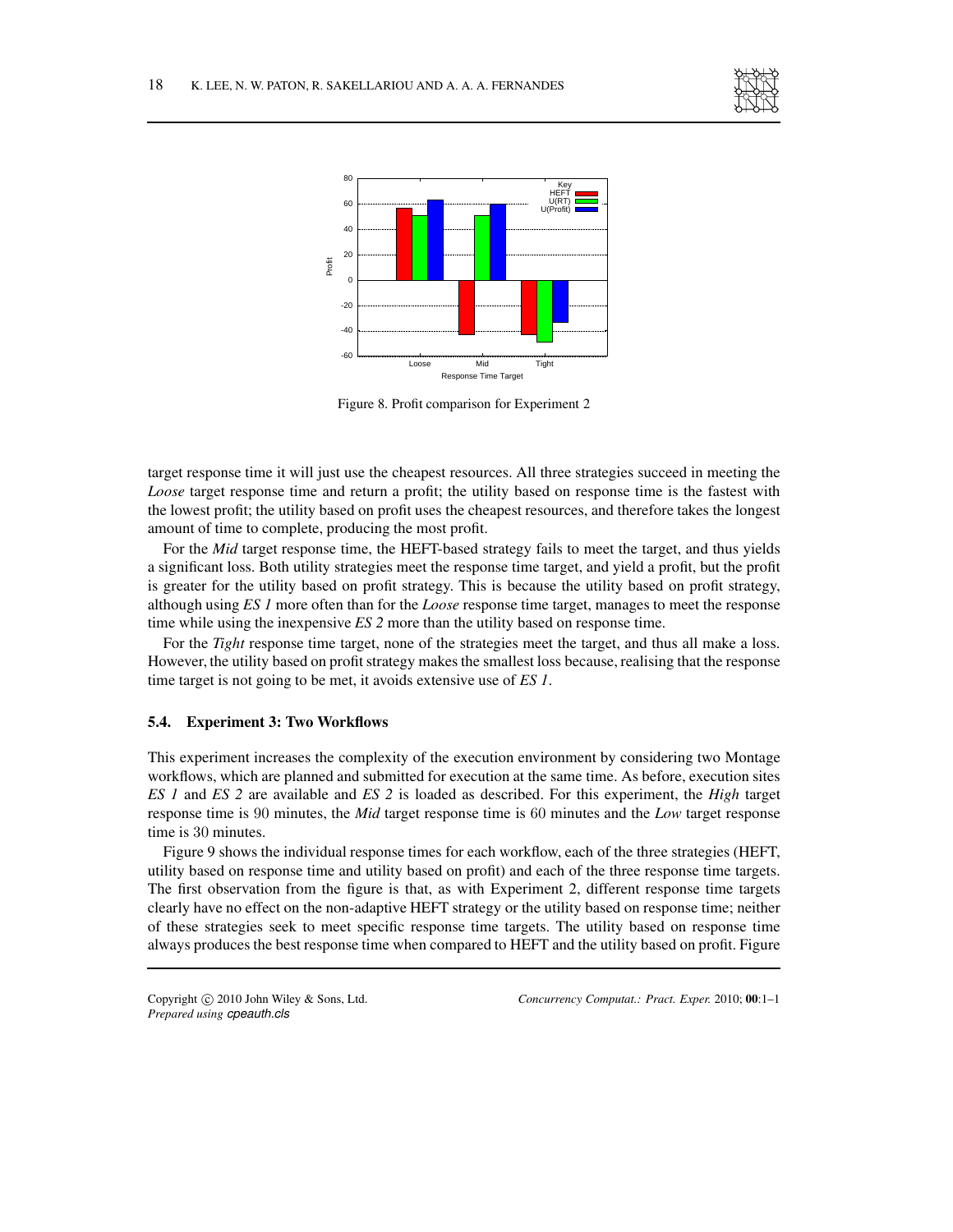



Figure 9. Response Time comparison for individual workflows in Experiment 3



Figure 10. Profit comparison for individual workflows in Experiment 3

9 shows that there is some variation in the response times for each workflow even when they use the same strategy; however, this does not affect the overall result.

Figure 10 shows the individual profit for each strategy and different target response times, with Figure 11 showing the total profit. The total profit is important as the utility based on profit aims to generate the most profit overall.

All three strategies succeed in meeting the *Loose* target response time and return a profit; the individual workflows for each strategy complete very closely as well. The utility based on response time uses the most expensive resources, and therefore returns the least profit. The utility based on profit uses only the resources necessary to meet the target response time, therefore it uses *ES 2* more often than the other strategies, reducing its response time, but increasing its profit while still meeting the

*Prepared using cpeauth.cls*

Copyright 
copyright 
copyright 
concurrency Computat.: Pract. Exper. 2010; 00:1-1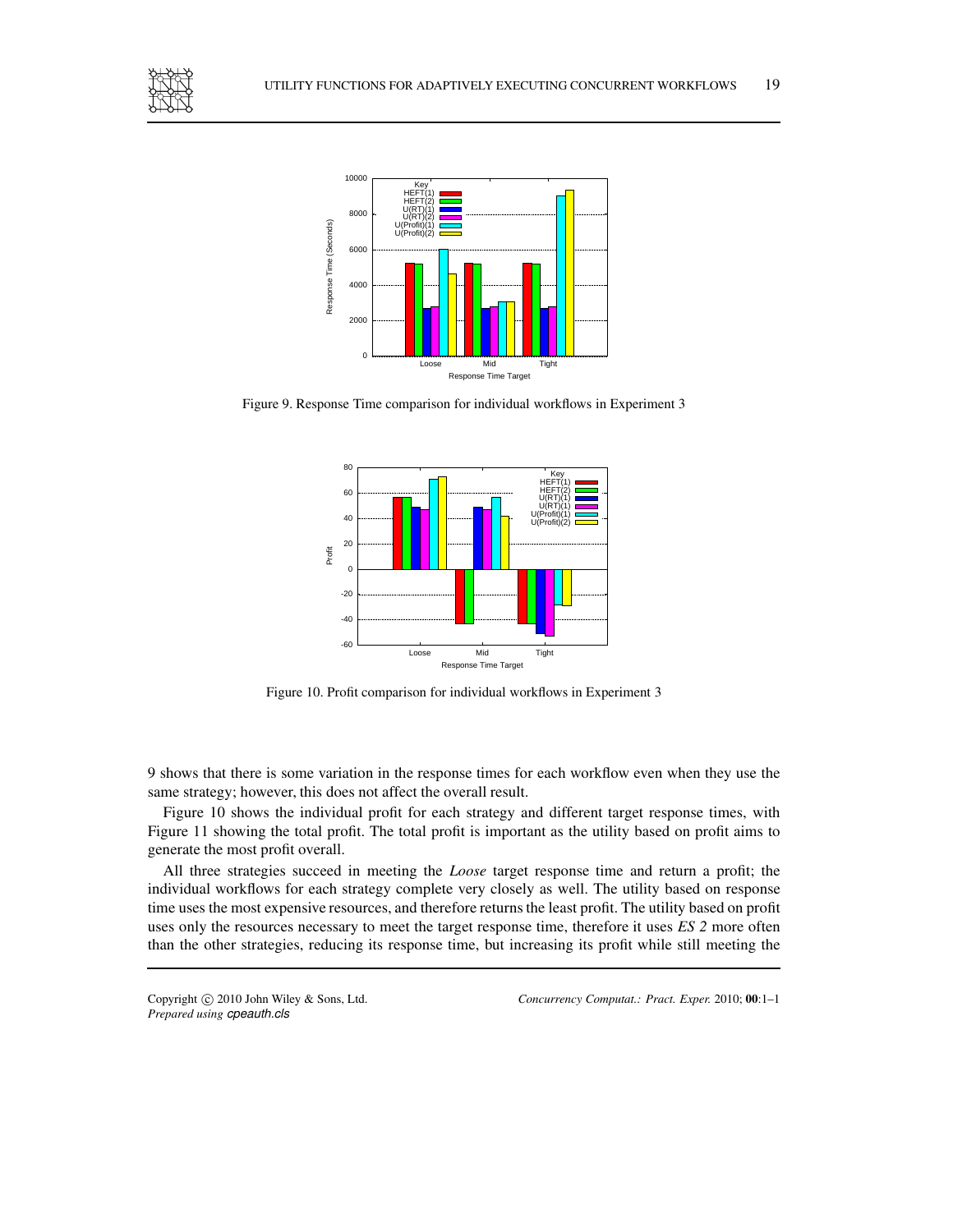



Figure 11. Total Profit comparison for Experiment 3

target response time. The standard HEFT non-adaptive strategy is between the two adaptive strategies in terms of both response time and profit, as it uses *ES 1* and *ES 2* mostly equally.

For the *Mid* target response time, the HEFT based strategy fails to meet the target response time and thus yields a significant loss (as in Experiment 2). Both utility strategies meet the response time target, and yield a profit, but the profit is greater with the utility based on profit strategy. This is because this strategy, although using *ES 1* more often than for the *Loose* response time target, manages to meet the response time while using the inexpensive *ES 2* more often than the utility based on response time. The response time and profit is mostly consistent for individual workflows, with the individual utility based on profit workflows having the most variation. This is a consequence of the utility needing to assign more tasks of one workflow to the faster *ES 1* in order to allow both workflows to complete within the target response time.

For the *Tight* response time target, none of the strategies meet the target, and thus all make a loss. The utility based on response time yields the largest loss as it uses the most expensive resources and still fails to meet the target response time. The utility based on profit strategy makes the smallest loss because, realising that the response time target is not going to be met, it avoids extensive use of *ES 1*.

# 5.5. Experiment 4: Multiple Workflows

This experiment investigates the scalability of the approach in regards to managing more workflows by extending the number of workflows that need to be executed to 10. Thus, for this experiment ten workflows are planned and submitted for execution at the same time. As with previous experiments, *ES 1* and *ES 2* are available, and a load is applied to *ES 2*. As before, the experiment is repeated for the three strategies, HEFT, U(RT) and U(Profit), and for *Loose*, *Mid* and *Tight* response time targets. For this experiment, the *Loose* target response time is 180 minutes, the *Mid* target response time is 120 minutes and the *Tight* target response time is 60 minutes.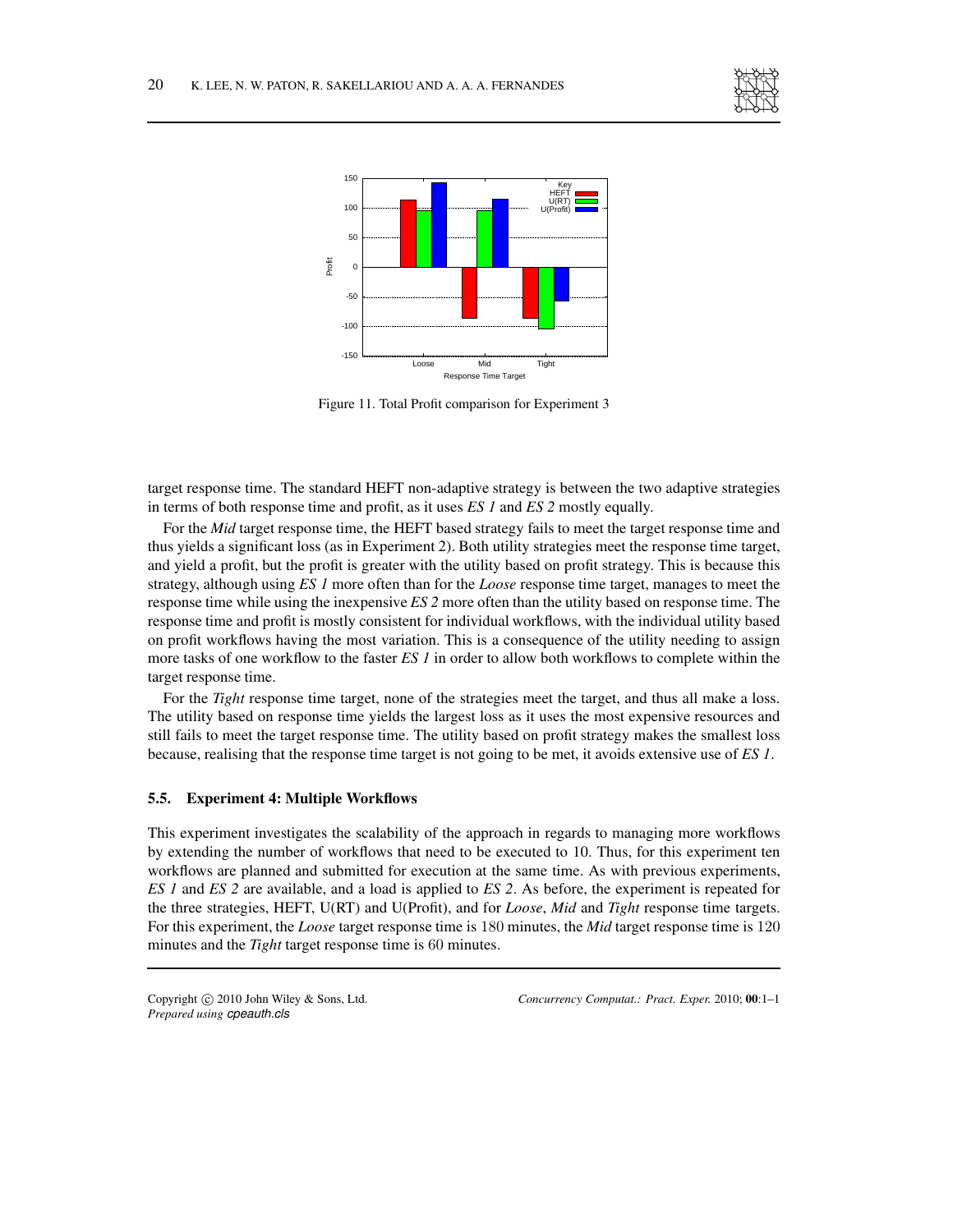



Figure 12. Scatter Graph of Profit versus Response Time for Experiment 4 (Loose target response time)

Figure 12 is a scatter plot showing the results for each workflow, using each of the three workflow execution strategies and a *Loose* target response time. All ten workflows are plotted with response time (Y-axis) against profit (X-Axis).

As can be seen, for the *Loose* target response time, the utility based on response time is by far the fastest strategy with an average response time of 4809 seconds and an average profit of 43.2; it does however have a wide spread of response times, ranging from 3811 seconds to 5468 seconds.

Using the utility based on profit execution strategy, all ten workflows succeed in narrowly meeting the target response time, yielding an average response time of 10459 seconds and an average profit of 72. The high average profit compared to the other approaches is due to the use of cheaper resources.

The non-adaptive HEFT approach fails to meet the target response time for three out of the ten workflows. For the workflows that succeed in meeting the target response time, the profit is higher than the utility based on response time, but lower than the utility based on profit even though their response time is similar. This is due to the utility based on profit adapting to use cheaper resources but the time cost of adaptation negating this effect slightly.

Figure 13 is a scatter plot showing the results of the three strategies with ten workflows and a *Mid* target response time. Both the utility based strategies return a profit, with the utility based on profit returning a larger profit with a slower average response time. All the HEFT workflows fail to meet the target response time, resulting in the slowest average response time and a large loss.

Figure 14 is a scatter plot showing the results of the three strategies with ten workflows and a *Tight* target response time. In this case, all three strategies fail to meet the target response time. The utility based on response time produces the fastest target response time, with the greatest loss. The workflows executing with the non-adaptive HEFT strategy have an increased response time and a marginally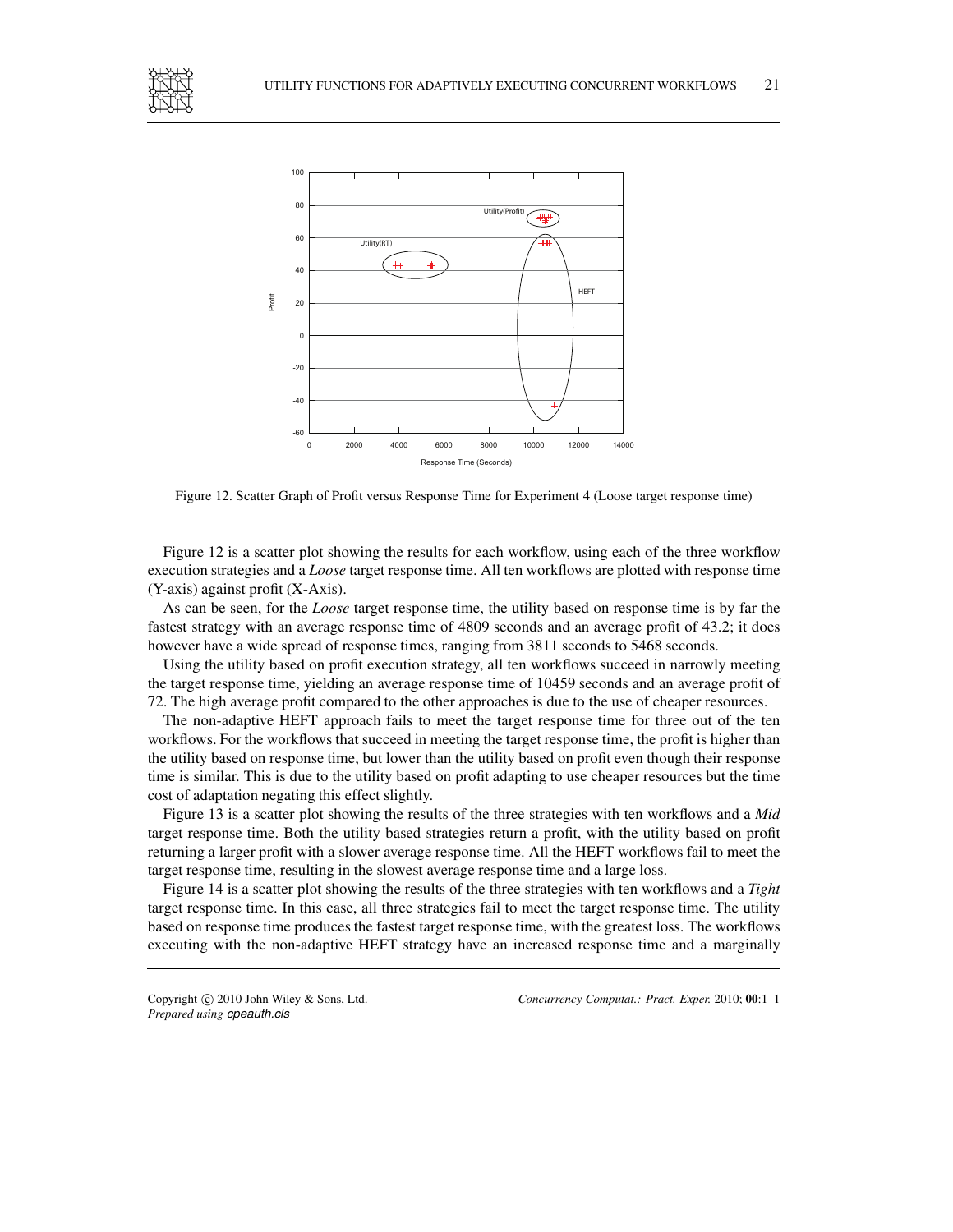



Figure 13. Scatter Graph of Profit versus Response Time for Experiment 4 (Mid target response time)



Figure 14. Scatter Graph of Profit versus Response Time for Experiment 4 (Tight target response time)

smaller loss. The workflows executing with the utility based on profit have the least loss and the highest average response time.

*Prepared using cpeauth.cls*

Copyright  $\odot$  2010 John Wiley & Sons, Ltd. *Concurrency Computat.: Pract. Exper.* 2010; 00:1-1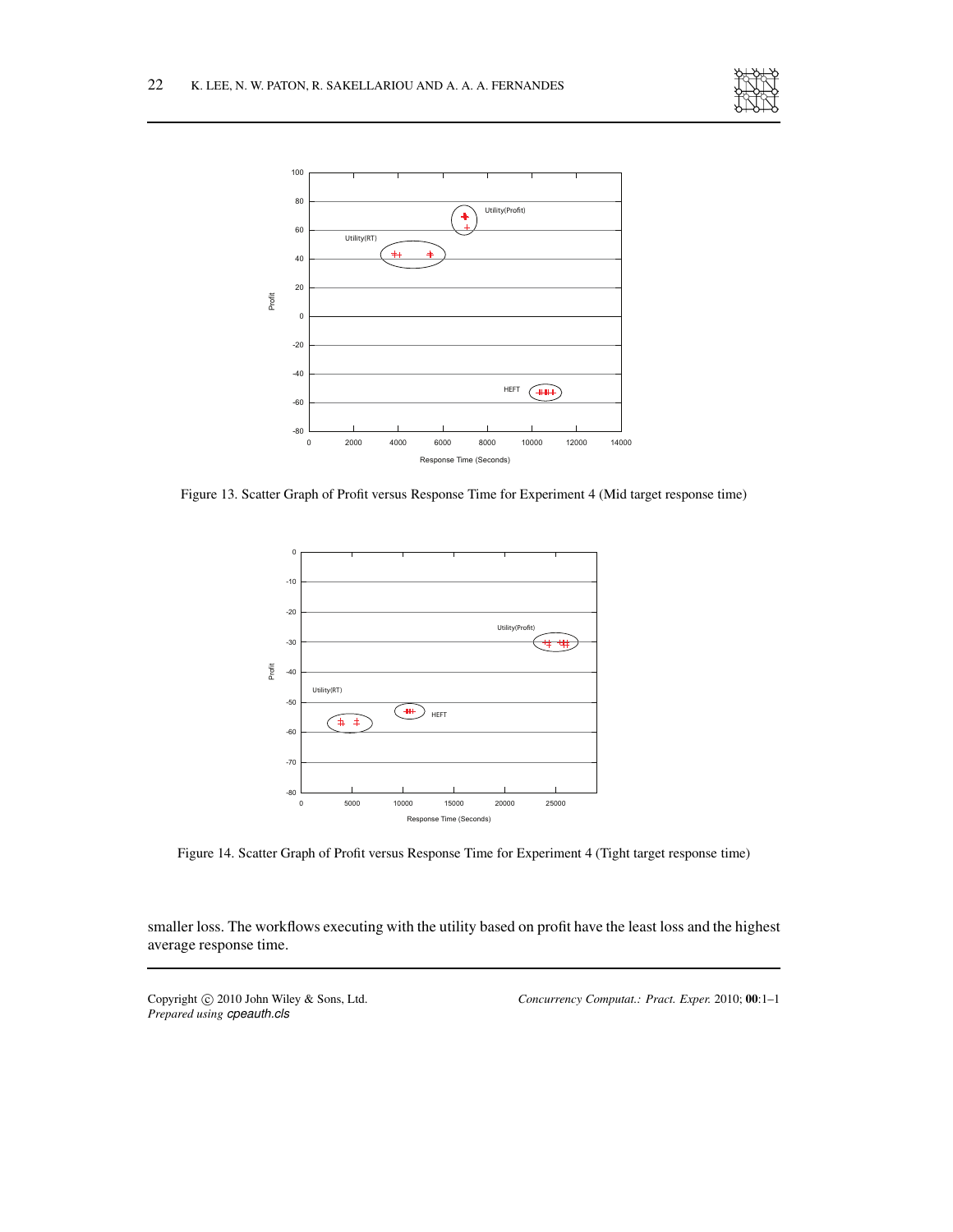



Figure 15. Response Time comparison for individual workflows in Experiment 5

### 5.6. Experiment 5: Additional Execution sites

This experiment is designed to evaluate the performance of the different approaches with additional execution sites. Four execution sites are used in this experiment, with the third and fourth execution sites, *ES 3* and *ES 4*, having identical specification and software to *ES 2*, as described in Section 5.1. The cost of executing a single job on either *ES 3* or *ES 4* is also equal to the cost of executing on *ES 2*, and it is 1 unit of currency. The same periodic load, as described before, is applied to *ES 2* only.

For this experiment, ten workflows need to be executed and all four sites are available. As with previous experiments, this experiment is repeated for the three strategies, HEFT, utility based on response time and utility based on profit. Also, a *Mid* target response time of 90 minutes is chosen. Each strategy is evaluated in terms of profit and response time as illustrated in Figure 15.

All three strategies have a tight clustering between individual workflows in terms of both profit and response time. The HEFT strategy fails to meet the target response time and thus yields a significant loss. The utility based on response time achieves the best response time, but at the cost of a reduced profit when compared to the utility based on profit which has a slower response time but yields the most profit.

This experiment demonstrates that our utility based adaptive strategies scale both in terms of the number of workflows and the number of execution sites. The spread of the results in this experiment shows that even under these conditions our strategies perform in a consistent manner and yield the desired results. As expected, the utility based on response time adaptive strategy produces the best response time and the utility based on profit adaptive strategy yields the highest profit.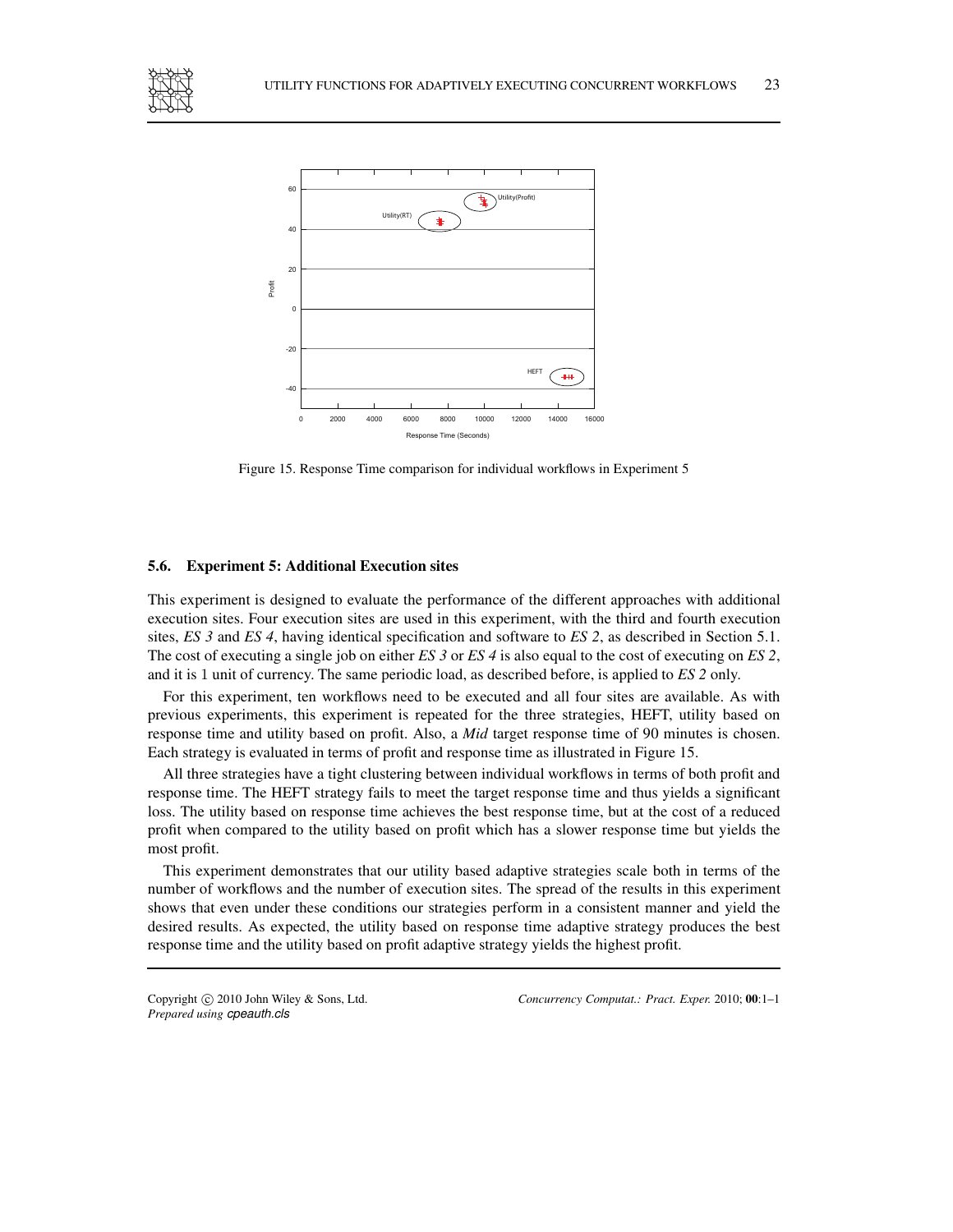

### 6. Conclusions

We have presented an approach to adaptive workflow execution that: (i) adds adaptive scheduling based on utility functions to an existing workflow infrastructure with minimal intrusion; (ii) illustrates the use of the MAPE functional decomposition from the autonomic computing community in a new setting, including the use of stream queries for identifying patterns of interest in monitoring events; and (iii) demonstrates significant performance improvements in experiments involving different targets for the execution of workflows, even though the environment provides limited fine-grained control over the execution timing of individual jobs. Adaptive workflow execution promises to provide more robust performance in uncertain environments. Our experiments also indicate that workflows with a higher degree of inherent parallelism, such as Montage, may benefit more from adaptation. Finally, our work has demonstrated that effective adaptation can be added to an established grid workflow infrastructure at modest development cost, making use of existing facilities for monitoring and control. This is so because the software components that make up our MAPE-based adaptivity framework are generic and provide instantiation inlets that allow designers the flexibility, at low cost, of experimenting with different adaptation strategies for the same, or different, managed artefacts. This paper has shown the advantages of doing so in the context of workflow execution.

### **REFERENCES**

- 1. Taylor IJ, Deelman E, Gannon DB, Shields M. *Workflows for e-Science. Scientific Workflows for Grids*. Springer, 2007.
- 2. Deelman E, Gannon D, Shields M, Taylor I. Workflows and e-Science: An overview of workflow system features and capabilities. *Future Generation Computer Systems* 2009; 25(5):528–540.
- 3. Blythe J, Jain S, Deelman E, Gil Y, Vahi K, Mandal A, Kennedy K. Task scheduling strategies for workflow-based applications in grids. *CCGrid'05*, 2005; 759–767.
- 4. Wieczorek M, Prodan R, Fahringer T. Scheduling of scientific workflows in the ASKALON grid environment. *SIGMOD Record* September 2005; 34(3):56–62.
- 5. Deelman E, Singh G, Su MH, Blythe J, Gil Y, Kesselman C, Mehta G, Vahi K, Berriman GB, Good J, *et al.*. Pegasus: A framework for mapping complex scientific workflows onto distributed systems. *Scientific Programming* 2005; 13(3):219– 237.
- 6. Heinis T, Pautasso C, Alonso G. Design and evaluation of an autonomic workflow engine. *ICAC'05: Proceedings of the 2nd International Conference on Autonomic Computing*, IEEE Computer Society, 2005; 27–38.
- 7. Duan R, Prodan R, Fahringer T. Run-time optimisation of grid workflow applications. *Proceedings of the 7th IEEE/ACM International Conference on Grid Computing*, IEEE Computer Society Press, 2006; 33–40.
- 8. Yu Z, Shi W. An adaptive rescheduling strategy for grid workflow applications. *IPDPS*, IEEE Press, 2007; 1–8.
- 9. Lee K, Sakellariou R, Paton NW, Fernandes AAA. Workflow adaptation as an autonomic computing problem. *WORKS'07: Proceedings of the 2nd Workshop on Workflows in Support of Large-Scale Science*, ACM Press, 2007; 29–34.
- 10. Kephart JO, Chess DM. The Vision of Autonomic Computing. *IEEE Computer* 2003; 36(1):41–50.
- 11. Kephart JO, Das R. Achieving self-management via utility functions. *IEEE Internet Computing* 2007; 11(1):40–48.
- 12. Huebscher MC, McCann JA. An adaptive middleware framework for context-aware applications. *Personal and Ubiquitous Computing* 2006; 10(1):12–20.
- 13. Yu J, Buyya R, Tham CK. Cost-based scheduling of scientific workflow application on utility grids. *e-Science*, IEEE Computer Society, 2005; 140–147.
- 14. Blum C, Roli A. Metaheuristics in combinatorial optimization: Overview and conceptual comparison. *ACM Computing Surveys.* 2003; 35(3):268–308.
- 15. Lee K, Paton NW, Sakellariou R, Deelman E, Fernandes AAA, Metha G. Adaptive Workflow Processing and Execution in Pegasus. *3rd International Workshop on Workflow Management and Applications in Grid Environments (WaGe08), in Proceedings of the 3rd International Conference on Grid and Pervasive Computing Symposia/Workshops*, IEEE Computer Society Press, 2008; 99–106.
- 16. Sakellariou R, Zhao H. A low-cost rescheduling policy for efficient mapping of workflows on grid systems. *Scientific Programming* 2004; 12(4):253–262.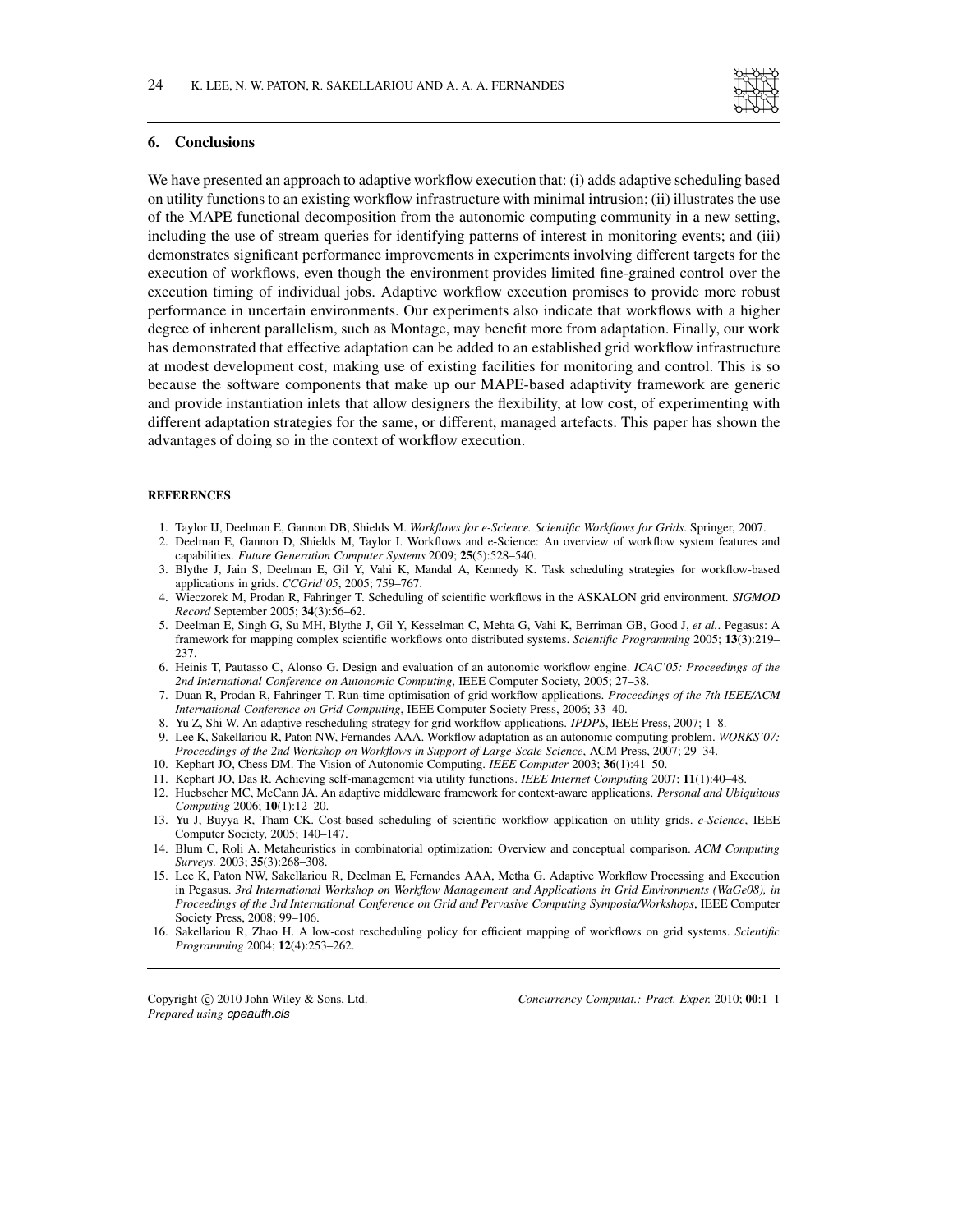

- 17. Hellerstein JL, Diao Y, Parekh S, Tilbury DM. *Feedback Control of Computing Systems*. Wiley, 2004.
- 18. Diao Y, Hellerstein JL, Storm AJ, Surendra M, Lightstone S, Parekh S, Garcia-Arellano C. Incorporating Cost of Control into the Design of a Load Balancing Controller. *IEEE Real-Time and Embedded Technology and Applications Symposium*, 2004; 376–387.
- 19. Yfoulis C, Gounaris A, Paton NW. An Efficient Load Balancing LQR Controller in Parallel Database Queries under Random Perturbations. *IEEE Multi-conference on Systems and Control*, 2009.
- 20. Gounaris A, Yfoulis C, Sakellariou R, Dikaiakos MD. A control theoretical approach to self-optimizing block transfer in web service grids. *ACM Transactions on Autonomous and Adaptive Systems* 2008; 3(2).
- 21. Menasc´e DA, Dubey V. Utility-based QoS Brokering in Service Oriented Architectures. *ICWS'07: IEEE International Conference on Web Services*, 2007; 422–430.
- 22. Walsh WE, Tesauro G, Kephart JO, Das R. Utility functions in autonomic systems. *ICAC'04: Proceedings of the 1st International Conference on Autonomic Computing*, IEEE Press, 2004; 70–77.
- 23. Kephart JO, Chan H, Das R, Levine DW, Tesauro G, Rawson F, Lefurgy C. Coordinating multiple autonomic managers to achieve specified power-performance tradeoffs. *ICAC'07: Proceedings of the 4th International Conference on Autonomic Computing*, 2007; 24.
- 24. Kumar V, Cooper BF, Schwan K. Distributed Stream Management Using Utility-Driven Self-Adaptive Middleware. *ICAC'05: Proceedings of the 2nd International Conference on Autonomic Computing*, 2005; 3–14.
- 25. Lee K, Paton NW, Sakellariou R, Fernandes AAA. Utility driven adaptive workflow execution. *CCGrid 2009*, 2009.
- 26. Kwok YK, Ahmad I. Static scheduling algorithms for allocating directed task graphs to multiprocessors. *ACM Computing Surveys* 1999; 31(4):406–471.
- 27. Sakellariou R, Zhao H. A Hybrid Heuristic for DAG Scheduling on Heterogeneous Systems. *13th Heterogeneous Computing Workshop*, IEEE Computer Society, 2004; 111–123.
- 28. Nurmi D, Mandal A, Brevik J, Koelbel C, Wolski R, Kennedy K. Evaluation of a workflow scheduler using integrated performance modelling and batch queue wait time prediction. *SC'06: Proceedings of the 2006 ACM/IEEE conference on Supercomputing*, ACM: New York, NY, USA, 2006; 119.
- 29. Canon LC, Jeannot E, Sakellariou R, Zheng W. Comparative Evaluation of the Robustness of DAG Scheduling Heuristics. *Integrated Research in Grid Computing, CoreGRID Integration Workshop*, Hersonissos, Crete, Greece, 2008; 63–74.
- 30. Mandal A, Kennedy K, Koelbel C, Marin G, Mellor-Crummey J, Liu B, Johnsson L. Scheduling Strategies for Mapping Application Workflows onto the Grid. *HPDC'05: Proceedings of the 14th IEEE International Symposium on High Performance Distributed Computing (HPDC-14)*, IEEE Computer Society: Washington, DC, USA, 2005; 125–134.
- 31. Topcuoglu H, Hariri S, Wu MY. Performance-effective and low-complexity task scheduling for heterogeneous computing. *IEEE Transactions on Parallel and Distributed Systems* 2002; 13(3):260–274.
- 32. Nadeem F, Fahringer T. Predicting the execution time of grid workflow applications through local learning. *SC'09: Proceedings of the Conference on High Performance Computing Networking, Storage and Analysis*, ACM: New York, NY, USA, 2009; 1–12.
- 33. Jarvis SA, He L, Spooner DP, Nudd GR. The impact of predictive inaccuracies on execution scheduling. *Performance Evaluation* 2005; 60(1-4):127 – 139. Performance Modeling and Evaluation of High-Performance Parallel and Distributed Systems.
- 34. Adve VS, Bagrodia R, Browne JC, Deelman E, Dube A, Houstis EN, Rice JR, Sakellariou R, Sundaram-Stukel DJ, Teller PJ, *et al.*. Poems: End-to-end performance design of large parallel adaptive computational systems. *IEEE Transactions on Software Engineering* 2000; 26:1027–1048.
- 35. Feitelson DG, Rudolph L, Schwiegelshohn U. Parallel job scheduling a status report. *JSSPP'04: Proceedings of the 10th international workshop on Job scheduling strategies for parallel processing*, Springer-Verlag: Berlin, Heidelberg, 2004; 1–16.
- 36. Decker J, Schneider J. Heuristic scheduling of grid workflows supporting co-allocation and advance reservation. *Cluster Computing and the Grid, IEEE International Symposium on*, IEEE Computer Society: Los Alamitos, CA, USA, 2007; 335–342.
- 37. Kuo D, Mckeown M. Advance reservation and co-allocation protocol for grid computing. *E-SCIENCE'05: Proceedings of the First International Conference on e-Science and Grid Computing*, IEEE Computer Society: Washington, DC, USA,  $2005:164-171.$
- 38. Zhao H, Sakellariou R. Advance reservation policies for workflows. *JSSPP'06: Proceedings of the 12th International Workshop on Job scheduling Strategies for Parallel Processing*, Springer-Verlag: Berlin, Heidelberg, 2006; 47–67.
- 39. Margo M, Yoshimoto K, Kovatch PA, Andrews P. Impact of reservations on production job scheduling. *JSSPP'07: Proceedings of the 13th International Workshop on Job scheduling Strategies for Parallel Processing*, Springer-Verlag: Berlin, Heidelberg, 2007; 116–131.
- 40. Qin J, Wieczorek M, Plankensteiner K, Fahringer T. Towards a Light-weight Workflow Engine in the Askalon Grid Environment. *CoreGRID Symposium*, Springer, 2007; 239–251.

*Prepared using cpeauth.cls*

Copyright  $\odot$  2010 John Wiley & Sons, Ltd. *Concurrency Computat.: Pract. Exper.* 2010; 00:1-1